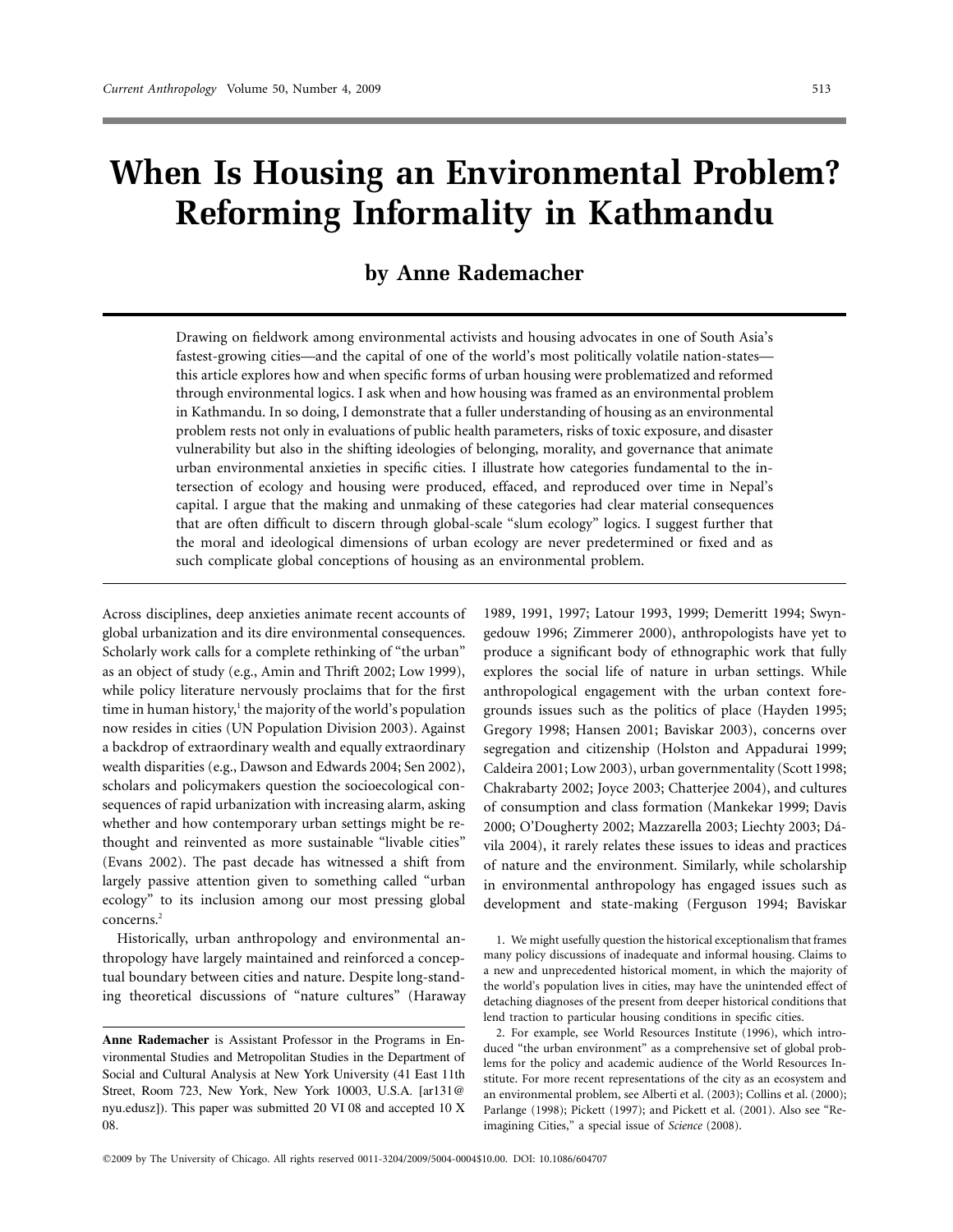514 *Current Anthropology* Volume 50, Number 4, August 2009

1995; Fairhead and Leach 1996; Sivaramakrishnan 1999; Mosse 2003), modern ecology and territoriality (Vandergeest and Peluso 1995; Saberwal 1999; Brosius and Russel 2003), the formation of environmental subjects (Agrawal 2005), and the historical production of ideas and imaginaries of nature itself (Williams 1980; Grove 1989; Peet and Watts 1996; Raffles 2002), it has rarely sought to find "nature" in cities. Instead, environmental anthropology tends to locate its subject almost exclusively in the rural, the countryside, or the agrarian context.

Similarly, scholars using political ecology frameworks to study environmental problems have traditionally focused on rural contexts. By fusing political economy and human ecology approaches (Brosius 1999), work in this vein shows the importance of control over material resources (Blaikie and Brookfield 1987) and contributes rich insights to poststructuralist theory and discourse analysis (Bryant 1992; Bryant and Bailey 1997; Peet and Watts 1996; Escobar 1996, 1998, 1999). Yet our understanding of political ecology in cities is nascent; scholars such as Pelling (1999) and Moffat and Finnis (2005) demonstrate the valuable insights that can be gleaned from applying this framework to urban contexts.

It is, in fact, in the realms of ecosystem science and global environmentalism that particular conceptualizations of urban nature are rather common. These conceptualizations are both discursive and epistemological, mapping not only onto global anxieties about the environmental implications of an increasingly urban planet (e.g., World Resources Institute 1996; United Nations 1996; UN-HABITAT 2001) but also onto work in ecosystem ecology that shows how urban areas complicate more conventional efforts to model natural processes (Rebele 1994; Pickett et al. 2001; McKinney 2002; Pickett and Cadenasso 2002; Grimm, Baker, and Hope 2003). In pairing the urban context and the environment, scientists and policymakers engage urban nature as a set of problems. Folded into these problems are demographic, economic, and cultural assumptions that are often taken as automatic and self-evident.

The global scale at which many urban ecological problems are conventionally framed demands particular anthropological attention and scrutiny, for as Taylor and Buttel (1992) pointed out over a decade ago, experiences of environmental crisis rarely conform to global or regional logics. Rather, the sociopolitical responses of differently placed actors vary considerably across space, time, and position.

In this article, I focus on a particular facet of contemporary urban ecology: informal housing. Drawing on fieldwork among environmental activists and housing advocates in one of South Asia's fastest-growing cities—and the capital of one of the world's most politically volatile nation-states—I explore how and when specific forms of urban housing were problematized and how they were reformed through environmental logics. I ask, when and how was housing framed as an environmental problem in Kathmandu?

### Placing Urban Ecology

As is often the case with the narratives through which we seek to forge coherent ideas of "the global" (Tsing 2000), the physical and conceptual geographies of urbanization's dire environmental consequences are at best uneven. Indeed, those sites collectively marked by the most urgent urban socioecological problems are commonly grouped as "cities of the global South."3 With its cities mired in varying combinations of intractable poverty and intensifying environmental disorder, this global South maps the conceptual locus of a contemporary and future urban predicament—giving spatiality to a current or expected "urban explosion"4 with potentially catastrophic socioenvironmental implications.<sup>5</sup> Dawson and Edwards (2004, 6) capture the urgency of this predicament when they write, "the megacities of the global South embody the most extreme instances of economic injustice, ecological unsustainability, and spatial apartheid ever confronted by humanity."

Vyjayanthi Rao (2006, 2), in discussing the theoretical category of the global South, notes how the literature of a global city of the South functions as "a shorthand for a certain kind of work that takes an understanding of the South as its point of departure en route to a theory of globalization." She further notes that, insofar as the global South category promotes historicist thinking or foregrounds empire as the historical condition within which the very idea of the global is considered, it marks an important shift in narratives of globalization.<sup>6</sup> However, to signal the worst of a planetary urban predicament through the category "global South" also tends in practice to fix into place expectations of deeply dysfunctional socioenvironmental forms and to background those processes through which "Southern" conditions are reproduced—processes that likely require constant movement across discursive and material binaries such as a North/South divide.

It may be the case that, in a manner similar to the way *development* focused scholarly and policy analytics on the global South in the late twentieth century (e.g., Escobar 1994; Ferguson 1994; Crush 1995; Greenough and Tsing 2003), our

5. Studies of the cities of the "global North," in turn, tend to focus on issues of overconsumption, greenhouse gas emissions, and other conditions associated with relative wealth. At both poles of the binary, our expectations and priorities are preconditioned by the categories "North" and "South."

6. Dawson and Edwards (2004, 2) assert, "If a turn to a discourse of the global South is to offer a useful intervention, a new cartography (rather than simply a more palatable term for the "third world"), then the term South must indicate a critique of the neoliberal economic elite and its management of the globe according to a developmentalist paradigm."

<sup>3.</sup> For example, see Davis 2006. Throughout the work, Davis advances the "cities of the global South" category as that which knits together his truly global range of case studies and examples.

<sup>4.</sup> For example, see the film by the same name, produced and distributed by the National Geographic Society as part of its *Journey to Planet Earth* film series. http://www.screenscope.com/journey/journey \_urban.html (accessed February 3, 2008).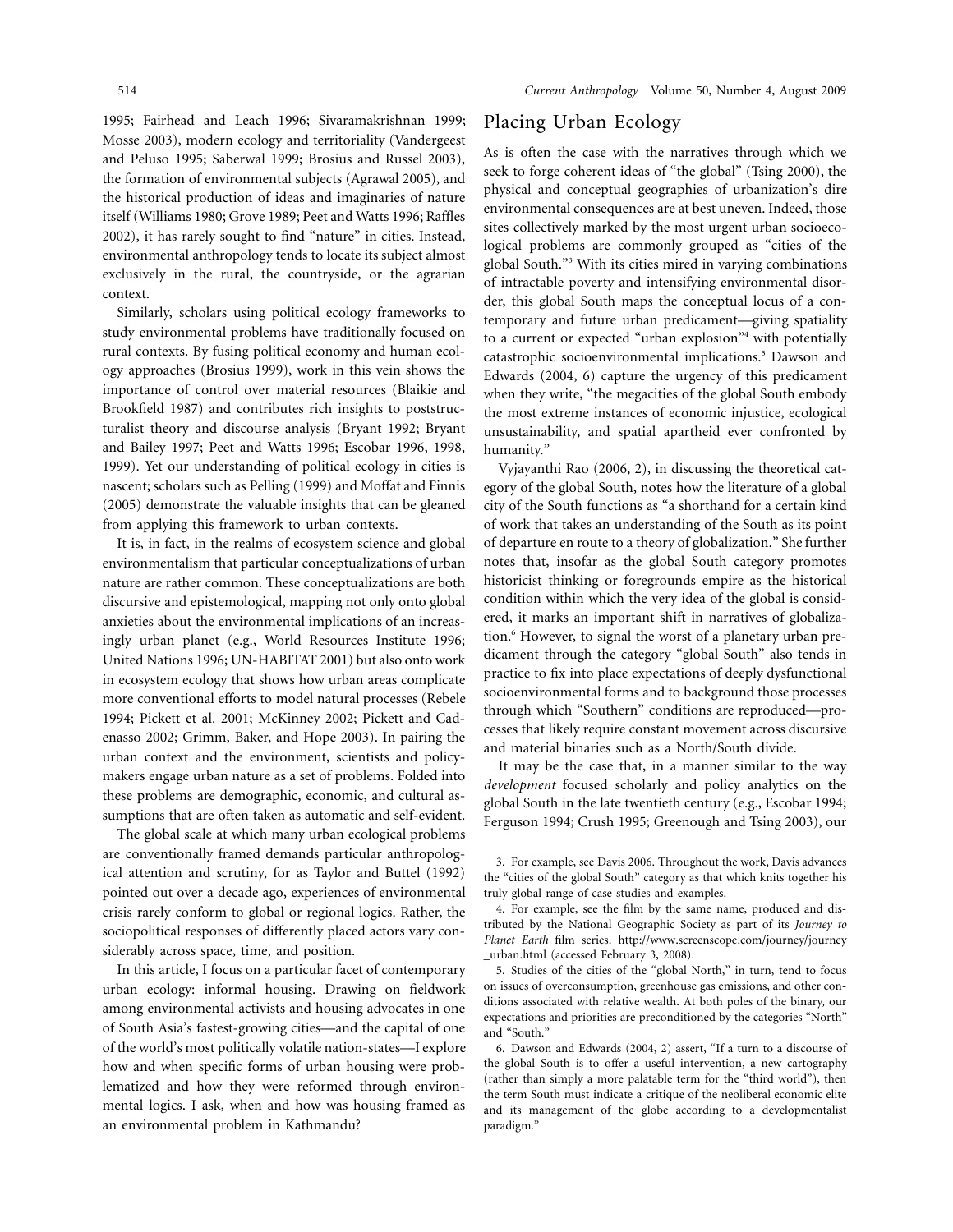expectations of the most intractable challenges to defining, designing, and enacting *urban sustainability* anchor our attention to, and in turn reproduce, a global South in the early twenty-first. Within the global predicament of unprecedented urbanization is therefore embedded a particularly Southern urban predicament that is marked by expectations and experiences of potentially intractable forms of urban disorder, suffering, and disaster.

A prevalent facet of this Southern urban predicament is the proliferation of informal housing. Resurgent attention<sup>7</sup> to the public health stresses and environmental risks associated with slum, squatter, and otherwise "informal" settlements has brought large-scale incidences of informal housing directly into the purview of urban ecological sustainability (e.g., Hardoy and Satterthwaite 1989; Emmel and Soussan 2001; Davis  $2006$ ,<sup>8</sup> and urban environmental management (e.g., Main and Williams 1994; Evans 2002). At the same time, "the slum" and the extreme forms of exclusion it symbolizes assume a place in particular spatial renderings of the history of globalization itself (e.g., Das 2003; Rao 2006; Gandy 2006*b*).

As Nezar Al Sayyad (2004) points out, informal housing and the related notion of urban informality have a long genealogy. Al Sayyad traces the contemporary emergence of the concept of an "informal sector" to the 1970s and notes that by late in that decade, Caroline Moser, writing in *World Development*, defined the informal sector as "the urban poor, or as the people living in slums or squatter settlements." Al Sayyad further notes the curious fact that, "even though 'informal sector' embodies a broad set of activities and people without clearly identifiable characteristics, scholars continued to represent it by means of a dualistic framework" (Al Sayyad  $2004, 10$ .

Through his spectral title *Planet of Slums* and an equally foreboding narrative, Mike Davis (2006) recently captured public and policy attention with his portrait of the astonishing contours of contemporary urban informality. Although he is explicitly concerned with the neoliberal economic circuits that unbound the global South, Davis's descriptive account nevertheless maps a "planet of slums" made up of overwhelmingly Southern cities. The book addresses the intersection of environmental concerns and housing through the proposition of a *slum ecology* (Davis 2006, 121), assessed through public health, risks of toxic exposure, and proximity to geologic and climactic hazards. Following a long legacy of scholarly attention to "the slum" as a socioenvironmental concept,<sup>10</sup> this formulation associates uneven spatial distributions of human vulnerability with experiences of social and material life embodied in, and signified by, inadequate shelter.

Although potentially useful as political critique or metanarrative, an approach such as that of Davis is insufficient for assessing the dynamism of the housing/environment problematic. As with the meaning of informal housing itself, the relationship between housing and environmental problems urban or otherwise—is neither automatic nor preconfigured. In fact, the very moments in which conceptualizations of urban housing and notions of urban ecological sustainability converge warrant careful attention, as they prompt questions about the specific temporal and political contexts within which particular social conditions enter and exit "environmental" problematics. We might usefully ask, in what ways and at what scales of analysis do the politics of adequate housing provision intersect with assessments of urban environmental order, disorder, and governance in specific cities and under specific historical conditions? How are presumed intersections between urban environments and urban housing made, and made *meaningful*, in specific settings? This idea of "making" the environment draws simultaneously on work that focuses on the "production of the environment" (e.g., Smith 1984) as it relates to Lefebvre's idea of the "production of space" and the historical processes that influence ideas and imaginaries of nature itself (Williams 1980; Grove 1989; Peet and Watts 1996; Raffles 2002).

Understanding how "slum ecologies" are infused with meaning and operationalized as practice also responds to Michael Herzfeld's (2006) call to investigate not only the anxieties associated with growing urban populations but also the related bureaucratic processes that produce urban *de*population—that is, the ways in which informal populations become "matter out of place."11 Ideas of environmental improvement are integral to such an investigation, because human actors often inflect their assessments of ecological vitality with moral logics (e.g., Worster 1994) and specific subjectivities (e.g., Agrawal 2005). They infuse debates about public health or vulnerability to disaster with concerns about

10. As AlSayyad (2004) notes in "Urban informality as a 'new' way of life," Wirth's ideas in *Urbanism as a Way of Life* (1991, [1938]), the analytical agenda of the Chicago school of urban sociology of which he was a part, and the later contributions of the Los Angeles school of urban geography all retain enduring relevance for contemporary formulations of housing as an environmental problem. Al Sayyad notes in particular that ideas of third world cities "were mainly generated in the crucible of the Chicago school" (p. 8).

11. My reference to this classic analytic follows Herzfeld (2006), who argues that Douglas's (1966) notion of "matter out of place" is most useful when it incorporates "the dynamic aspects of spatial symbolism and the agency operating in and against bureaucratic power" (see Herzfeld 2006, 131).

<sup>7.</sup> As Peter Hall (1988) writes in his classic history of planning, *Cities of Tomorrow*, anxieties about the adverse social and environmental effects of urbanization have animated urban planning history from its inception. Ebenezer Howard's Garden City is one among a host of examples of ways in which early urban planners considered natural spaces to be a source of remedy for urban social ills.

<sup>8.</sup> For instance, Davis (2006, 5) writes of Mumbai: "Mumbai . . . is projected to attain a population of 33 million, although no one knows whether such gigantic concentrations of poverty are biologically or ecologically sustainable."

<sup>9.</sup> In this article, I use the phrase "informal housing" in the rather blunt way that it was used by activists and development professionals with whom I conducted participant observation; that is, it is generally applied to housing that is either untitled or considered substandard, or both.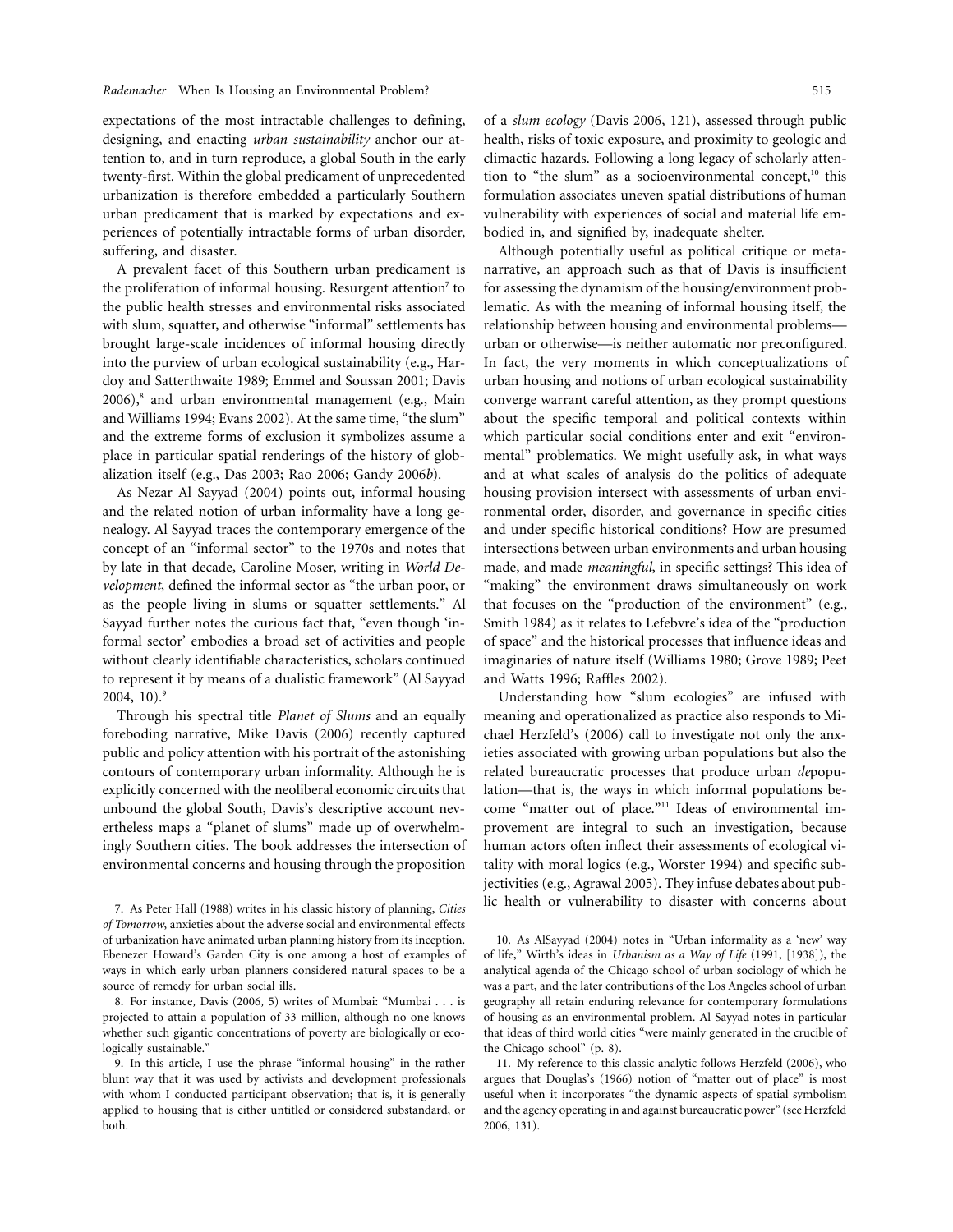"proper" socioecological relationships to the landscape. Through ideas and practices of ecological order, they configure acceptable ways for humans to enter and inhabit urban space. At the same time, these moral dimensions of ecology are not predetermined or fixed, and they are never fully monopolized. They may be as useful to, and utilized by, dominant groups as they are for more marginalized groups as they stake claims to power or seek political change.

In this article, I consider when and how official ideas about housing intersected with logics of ecological improvement in Kathmandu. By embedding a discussion of housing and environment in a broader consideration of the city's political transformation, I aim to complicate more globally conceived notions of "slum ecology."

## Ecology, Informality, and Political Volatility in Kathmandu

Nepal occupies a noticeable place in global narratives of inadequate shelter. UN-HABITAT's (2003) recent inventory of *Slums of the World*, for example, lists Nepal fourth—just below Ethiopia, Chad, and Afghanistan—among the countries with the world's highest percentage of slum dwellers.<sup>12</sup>

While by no means a fixture of megacity (and more recently, hypercity)<sup>13</sup> debates, Nepal's capital, Kathmandu, has long ranked among South Asia's fastest growing cities. For nearly two decades, Kathmandu has witnessed annual urban growth rates of between 6% and 7%. The largest urban center in a nation-state that until recently was consumed by civil war, Kathmandu is a rapid-growth capital city whose inhabitants navigate a complex combination of political unrest and environmental stress.

One way to explore the inclusion of inadequate housing among problems of "ecology" in Kathmandu is to focus on recent official projects aimed at promoting urban environmental improvement. Using a long-term perspective on river restoration struggles as a departure point for analysis, I describe in the sections to follow how actors delineated who

12. UN-HABITAT, "Slums of the world: The face of urban poverty in the new millenium?" working paper, 2003; Nairobi; cited by Davis (2006, 23). See also Tanaka (1997) for an extensive demographic portrait of slum housing and residents in Kathmandu. Bal Kumar (1998) reports that the proportion of people living in urban centers went from 4% in 1961 to 9.2% in 1991 (or from 1 in 25 to 1 in 10); he also noted that less than 50% of the urban population has access to adequate drainage, solid waste facilities, or sewage and sanitation services. Kumar describes a trend of "gradual shifting of the rural poor to urban areas," particularly from the "immediate countryside" areas of Ramechhap, Trisuli, Dolakha, Sindupalchowk, and Dhading. In 1991, informal settlements in urban riverbank areas were estimated to be growing at 12% annually, a rate twice that of the city itself (HMG/ADB 1991). In 2001, growth of squatter settlements continued at a rate of 12%–13% (Hada 2001, 154). Over the 10 years between 1990 and 2000, the number of urban squatter settlements almost tripled, with a majority located on public lands along rivers (Hada 2001, 154).

13. A megacity is a city with over 10 million inhabitants; a hypercity has a population of over 25 million.

was, and who was not, "in place" through their ecological assessments of a particular contested urban environmental space. I aim to foreground how actors used ecological logics to collapse social difference, generate social categories, and stabilize "unruly" (Smart 2001), sometimes fluid, boundaries between built environments considered to be formal or informal. I ask, how were inhabitants of informal riparian $14$ shelter implicated in shifting diagnoses of urban ecological disorder? How did actors then use these diagnoses to frame migrant settlements as invasive in a manner transgressive not only of river territory but also of a moral geography (Creswell  $2005$ <sup>15</sup> in which the capital city formed a symbolic locus of state power and national identity. Urban ecology practices reinforced this moral geography by situating informal settlements in a broader narrative of urban environmental disorder and degradation, as well as by ultimately legitimizing a resettlement scheme, in part, through its "ecofriendly" characteristics. I explore the situation as it unfolded over time in order to show the critical importance of historical context and political change for understanding when and how—in practice—urban housing intersects with ecological logics.

Nepal's capital city is located in the Kathmandu Valley, an area contiguous with the Upper Bagmati Basin, a 600-km2 area that includes the drainage of the Bagmati and Bishnumati rivers. The two rivers converge in the heart of the city at Teku Doban, a temple complex that marks the mythological point of origin of Kathmandu. After they converge, the Bagmati and Bishnumati flow through the Middle and Lower Bagmati basins and eventually join the Ganges River in India. The Bagmati and Bishnumati are somewhat unique in Nepal because they are rain- and spring-fed rather than snow-fed. Since the head reaches of both are located within the Valley, surface water and the capacity for the rivers to assimilate wastes are relatively limited.

During the 1990s, a range of factors, some related to unprecedented urban growth, precipitated a rapid decline in the quality of Kathmandu's physical environment. The Bagmati and Bishnumati rivers assumed a prominent place among increasingly degraded features of the urban landscape.

Characteristics of that degradation included severely reduced water flow and quality, significant morphological changes, and, some argued, the loss of cultural and religious values historically attributed to the rivers. In policy and development studies such as the Bagmati Basin Management Strategy (Stanley International 1994), river deterioration inside the urban area had four main causes: the discharge of nearly all of the city's sewage—completely untreated—directly into the rivers; the widespread dumping of solid waste into

15. Creswell (2005, 128) calls a moral geography "the idea that certain people, things, and practices belong in certain places, spaces, and landscapes, and not in others." Anthropological literature on Nepal and the Kathmandu Valley includes several important works on sacred geography, including Slusser (1982), Levy (1990), Gutschow (1985), and Gutschow et al. (2003).

<sup>14.</sup> This is the ecological zone related to the watercourse.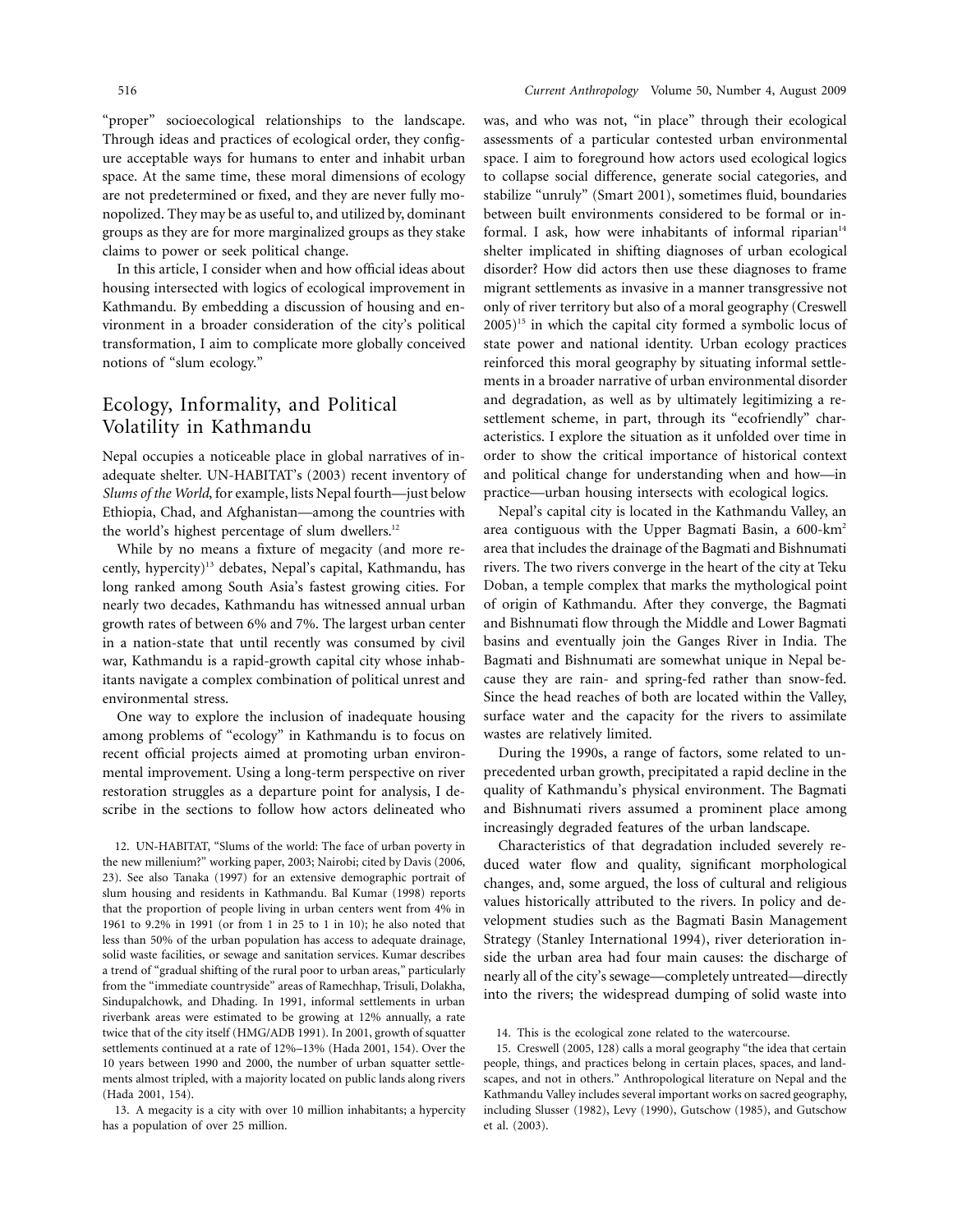the rivers and on their banks; and sand mining in riverbeds and banks, which supplied mortar and cement materials to the city's booming construction industry. The latter was blamed for significant morphological change and severely channelized flow patterns in both rivers. In addition, most policy and development analyses identified a fourth cause human encroachment on the banks, floodplains, and river beds exposed by channelization—as a significant factor in river degradation.

Rapid urban growth stimulated a level of housing demand that overwhelmed existing housing stock, pushing many to seek informal shelter in the riparian zone, an area of large sand flats caused in part by river morphological change. In 1991, the Asian Development Bank estimated that these informal riparian settlements were growing at 12% annually, a rate twice that of the city itself (HMG/ADB 1991). By 2001, a significant part of the urban river corridor was lined with semipermanent structures and settlers asserting rights to the land they occupied.

Officials undertook river improvement efforts against a backdrop of tremendous political volatility. From a turbulent and incomplete conversion to a democratic constitutional monarchy in 1990–1991 through a "People's War" between the Royal Nepalese Army (RNA) and the army of the Communist Party Nepal-Maoist (CPN-M), the stability and sovereignty of the state remained in flux and constant contest.

Violent conflict between state authorities (the Nepal police and later the RNA) and the army of the CPN-M began in 1996. The resulting People's War had claimed over 13,000 lives by 2006. Following the massacre of nearly all of Nepal's royal family in June 2001, the new king, Gyanendra, consolidated authoritarian rule, suspending what remained of nascent democratic processes. This exacerbated state instability and further polarized the positions of those holding political power and those seeking radical change.<sup>16</sup>

The latter period of the People's War was marked by a national state of emergency, declared after Maoist fighters directly attacked the RNA for the first time (previous violence was between the Nepal police and the Maoist army). In November 2001, after peace negotiators failed to reach an agreement in a third round of peace talks between His Majesty's Government and the CPN-M, the Maoist army launched attacks in Surkhet, Dang, Syangja, and Salleri. At least 14 RNA soldiers, 50 police officers, and several other government officials were killed; the number of Maoist casualties was unclear. Although as many as 60 Maoists were reported killed, only 15 bodies were officially reported as recovered. Prime Minister Sher Bahadur Deuba announced the emergency on November 26. The government then mobilized the RNA to fight Maoist insurgents, whom Deuba officially declared "terrorists." The cabinet enacted a "Terrorist and Disruptive Activities Ordinance," authorizing arrests without due process and facilitating new controls over media and information. These controls extended to public life and free expression, rendering public discourse on topics such as urban policy nearly mute (e.g., Rademacher 2008).

On February 1, 2005, King Gyanendra seized direct power, which lasted until massive protests around the country led the king to reinstate Parliament in April of 2006. Through a declaration, the reinstated Parliament officially stripped the monarchy of its power in May of 2006, and elections for a Constituent Assembly, expected to draft a new democratic constitution for Nepal, took place in April 2008.

It is in this biophysical and political context that I conducted field research among activists and officials involved in river improvement debates and interventions on the Bagmati and Bishnumati. During 20 cumulative months of fieldwork in Kathmandu over multiple periods between 1997 and 2003, I conducted extensive participant observation and 57 periodic semistructured interviews among actors in activist and development organizations actively engaged in the planning, execution, and/or contestation of Bagmati and Bishnumati river improvement initiatives. Taking the Bagmati Basin Management Strategy (Stanley International 1994) and Kathmandu Urban Development Project Bishnumati Corridor Environmental Improvement Program (HMG/ADB 1991) as starting points, I traced river improvement actions and reactions in an effort to "follow the conflict" (Marcus 1995) that animated river restoration politics. My interlocutors included bureaucrats and development professionals in charge of specific interventions for river improvement, including the Bishnumati Corridor Environmental Improvement Program and the UN Park Project, as well as NGO workers and activists for housing rights and river cleanup, including the shelter advocacy organization Lumanti, the cultural-heritage-focused Save the Bagmati campaign, and the largely urban, expatriot Friends of Bagmati. These actors constituted networks through which critical representations of and knowledge about Kathmandu's slum ecology were generated, disseminated, and contested (e.g., Riles 2001). Their selection mapped my own travel through these networks even as they revealed the content and contours of river debates. In the summer of 2006, I returned to Kathmandu to complete 2 months of participant-observation and 11 follow-up semistructured interviews among informants from the 1997–2003 study.

In the area of riparian housing, I focused on those who claimed to speak on riparian migrants' behalf or act in their interest. In so doing, I sought to understand the narrations of riverbank/slum space that circulated in spheres of urban ecological activism and development. Such a focus, in which direct migrant voices are notably absent, should not be misinterpreted as a privileging of nonmigrant voices but rather as a methodological technique for exploring the activist, official, and institutional lives of slum ecology in Kathmandu. It is inspired by recent work among activists and housing advocacy alliances such as Appadurai (2001) and extends from

<sup>16.</sup> This polarity gradually became more of a triad, with three main factions—royalty, political parties, and the Maoists—eventually feuding among one another (e.g., Rana 2003).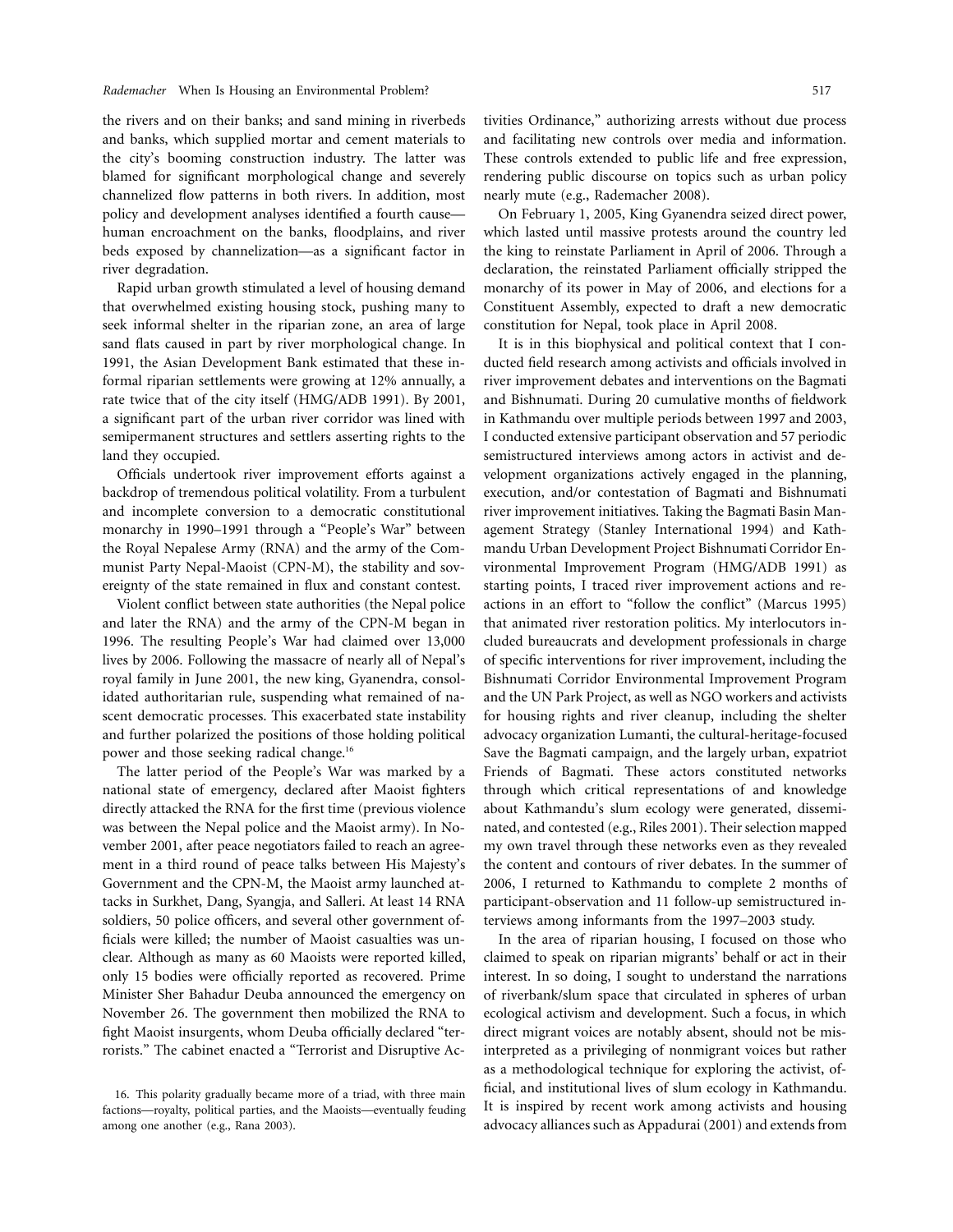an interest in the ways that housing advocates define and aggregate urban informality. It also constitutes an attempt to understand the politics that create, and seek to undo, what Ashis Nandy (1998, 2) called the "unintended city."

I proceed in three parts, beginning by exploring narrative constructions of migrants as river degraders in the mid- and late 1990s, before the emergency of 2001. I then discuss changes in ecological assessments of migration and slum housing in the immediate wake of the 2001 state of emergency. Finally, I explore a postemergency slum relocation scheme that in 2006 resulted in Kathmandu's first "ecofriendly" slum resettlement.

## The Rural in the Urban: River "Degraders" in the Democratic Decade<sup>17</sup>

In 2001, the demographer and sociologist Sudarshan Raj Tiwari detailed an important shift in Nepali national migration patterns that took place during the 1990s. Over that decade, historical patterns of seasonal rural-to-rural and interregional migration transformed into primarily permanent rural-tourban migration. Tiwari attributed the shift to persistent rural impoverishment and escalating rural violence, and he argued that through migration, the unevenness of Nepal's modern history of socioeconomic development had brought what he called "rural characteristics" to Nepal's "urban fringes" (Tiwari 2001, 2). These so-called rural characteristics, evidence of a development periphery physically present in the administrative and economic center of Nepal, were increasingly visible in the form of informal settlements along the banks of the Bagmati and Bishnumati rivers through the 1990s.

In my earliest inquiries into perceived relationships between the growth of urban riparian settlements and urban river degradation, I was often encouraged to question the legitimacy of migrant claims to landlessness and to avoid sympathy for individual migrants or their communities. When a language teacher learned about my research plans, for instance, she joked that in addition to the word *sukumbāsī*, which is the term generally applied to rural-to-urban migrants in Kathmandu,<sup>18</sup> I should also learn the word *hukumbāsī*, since this,

17. The decade following the 1990 *jana andolan*, or People's Movement, brought the reinstatement of democracy to Nepal; the country's first free elections since 1959 were held in 1991. Major media expansion and explosive growth of the Nepali nongovernmental sector characterized the first years of democratization. The 1990s were also a time of tremendous material change; an urban middle class was growing, luxury goods were newly available to more than just royalty and the elite, and an awareness of material prospects linked to a broader global economy created the fervor of a boom. For many urbanites, this was an era punctuated by high expectations and a sense of unbounded possibilities.

18. There is no unproblematic translation from Nepali to English for *sukumba¯sı¯*, although it is most commonly translated as "squatter." A related word, *sukumbasa*, is the state of having nothing. Used to refer both to people and their settlements, *sukumbāsī* refers to those who are assumed to be landless, or very poor, and who occupy land for which they do not own a legal title. Although technically the term refers to "the she said, was what most sukumbāsī really were. Whereas sukumbāsī means someone who has nothing, the prefix *hukum*indicates someone who wields power. Implied in her suggestion was the notion that, although they appeared to be powerless, the sukumbāsī population was actually in full control of its territorial destiny.

State and development officials involved with river improvement often characterized riparian sukumbāsī communities in a way consistent with my teacher's "hukumbāsī" logic. They questioned the authenticity of sukumbāsī landlessness claims and implied that occupying riparian land was more often a tactic to benefit from possible resettlement grants than a result of poverty or desperation. As I reviewed development and policy literature related to urban river restoration, I found this sentiment reinforced in nominally environmental discussions as well. I read, for instance, this excerpt from the Bishnumati Corridor Improvement Project, a major restoration undertaking on the Bishnumati River (HMG/ADB 1991):

Most of the squatters living in the Bishnumati Corridor are not . . . bona fide landless urban poor, but instead are merely land grabbers or those in their employ. If existing settlements are legalized, or at least seen to be through upgrading, it is likely that the rate of squatter growth will increase dramatically.

I occasionally heard a further delegitimizing characterization of the urban riparian landless: that they were of overwhelmingly Indian, rather than Nepali, origin. This use of the category of "Indian" echoed a somewhat common way of characterizing a range of conditions perceived to threaten Nepali national sovereignty and security.

Images of "land-grabbing hukumbāsī," of foreign origins or with foreign loyalties, can be traced in part to a history of state-encouraged internal migration and its unintended consequences. While the details of this history warrant a separate discussion, it is important to note that the very existence of a sukumbāsī population in Kathmandu is itself an unintended artifact of historical state and nation-building efforts.

Official ideas of river restoration intersected with images of migrants in specific ways. In an interview with a high-level Asian Development Bank official involved with restoration

person lacking shelter and food; one having neither" according to Pradhan's (2001) *Ratna's Nepali-English Dictionary*, some of Kathmandu's sukumbāsī population may not be said to be definitely and universally lacking these things. The population is made up of both rural-to-urban migrants and migrants originating within the Kathmandu Valley. In general, residents of Kathmandu tend to refer to anyone "illegally" occupying public land as sukumbāsī. It should be recognized that the term can carry negative connotations and, although it is widely used, can be taken as an insult. See Tanaka (1997) for more detailed demographic information on Kathmandu's sukumbāsī population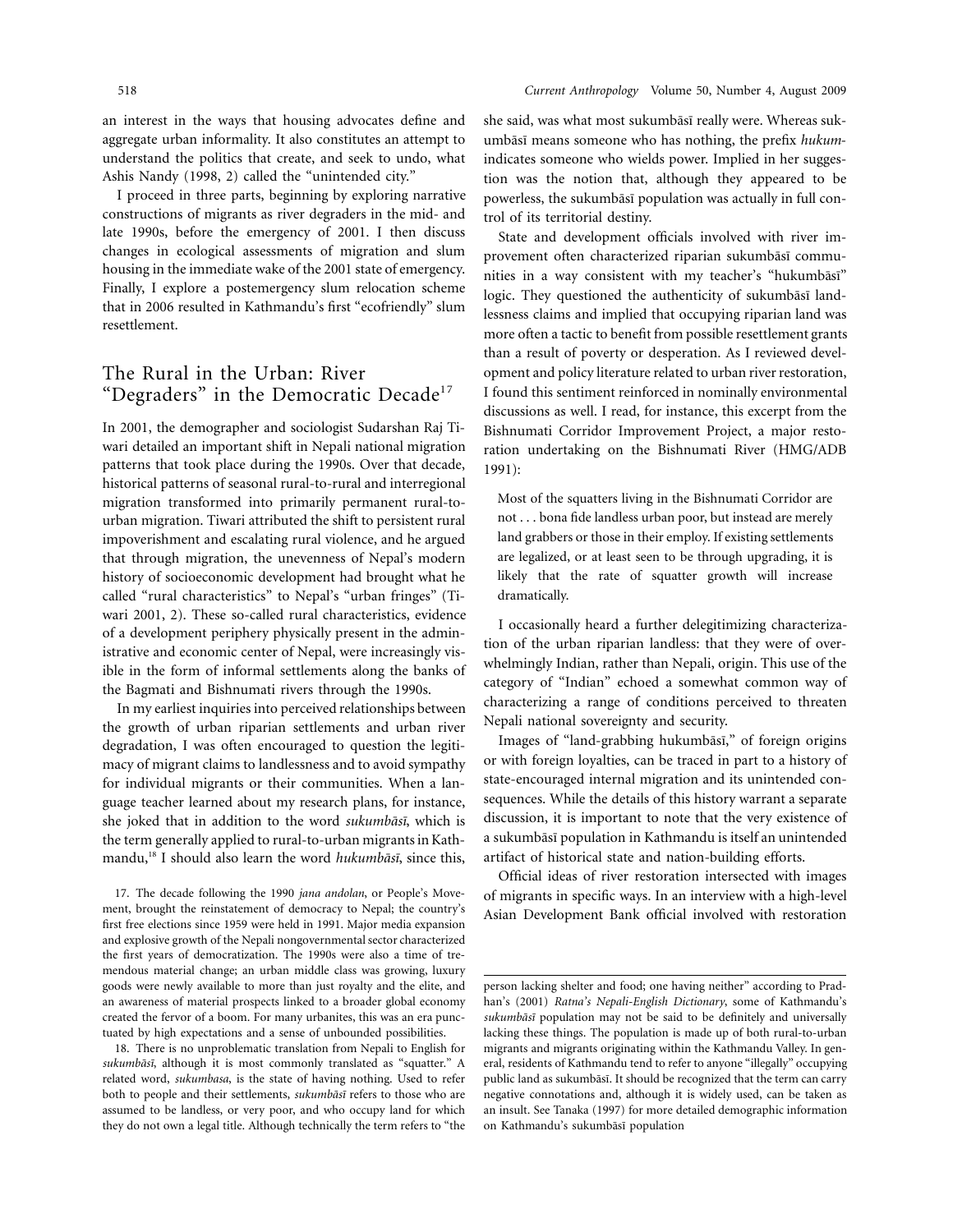efforts on the Bishnumati River,<sup>19</sup> I questioned what his ideal vision of restoration was. Without hesitation, he responded, "The rivers should be lined with parks, restored temples, and, most importantly, high-end housing." In other words, perhaps, the riverbanks must be made the most expensive and most desirable places to live, not the least desirable and least expensive, as they were at that time. The reality of the present, in which the riverbanks harbored the city's poorest communities (which he repeatedly referred to as "eyesores"), was the precise opposite of the development ideal and a clear violation of this official's sense of appropriate class territories in a modern, developed city in proper ecological order.

These logics of class and legitimacy were supported by an ecological diagnosis in which riparian "land" settled and claimed by sukumbāsī was characterized as riverbed. According to development planning documents (e.g., Stanley International 1994), severe channelization from sand harvesting and reduced flow resulting from municipal out-takes upstream had prevented rivers from flowing at their previous levels for many years. Restoration schemes called for resubmerging exposed sand flats through an elaborate system of weir dams. These would trap sediment during the annual monsoon and thereby raise riverbed levels. This vision placed many sukumbāsī settlements squarely "in" the river—on riverbed that, in a restoration scenario, would be resubmerged by river flow. Sukumbāsī were thereby considered obstacles to restoring that flow, having claimed river territory as land in a way that was inconsistent with perceived ecological order. Their land claims were rendered as illegitimate in urban environmental terms as they were in legal terms.

This idea of ecological illegitimacy was corroborated by popular and official perceptions of causal links between accelerated informal settlement growth and worsening river deterioration. Migrants' proximity to the rivers gradually naturalized them as an assumed catalyst for, and even aspect of, river degradation. For example, although nearly all of Kathmandu's sewage flowed untreated into the river system, riparian migrants were often disproportionately implicated in declining water quality. This description from the Bagmati Basin Management Strategy reinforces a conflation of insecure tenure and incapacity for environmental stewardship (Stanley International 1994, A3):

19. The Bishnumati Link Road Project was one element in a larger scheme to improve the Bishnumati Corridor in Kathmandu. It proposed a 2.8-km road along the Bishnumati River that would link Kalimati and Sorahkhutte, with an aim to improve access to high-density areas and improve traffic flow. The concept dates to the Kathmandu Valley Physical Plan of 1969. In the 1970s, a more detailed road plan was developed; reports in the early 1990s by the Asian Development Bank (ADB) and a Japanese investment group proposed routes for the road. In 1992, the ADB started three projects related to the Bishnumati Corridor, but in 1999–2000, ADB pulled out and the government assumed responsibility for the project. According to ADB, its decision was based, in part, on the government's refusal to compensate and resettle squatters who would be evicted for road construction.

Because sukumbāsī have illegally settled, they feel insecure and therefore care little for the riverine environment which they occupy. Few of their houses have toilets or proper solid waste disposal services, and their wastes flow directly to the rivers.

Judging riparian migrants as incapable of "caring" for the river reinforced the view that they did not belong there and should be subject to removal and relocation.

But embedded in the question of whether and how to replace riparian migrant communities were debates over urban ecology itself. Just as there were ecologically driven narratives that linked migrants and river degradation, there were also ecologically driven counternarratives that sought to delink them.

Through conferences, media coverage, the raising of public awareness, and official negotiations, advocates for urban housing rights, particularly those active in the housing NGO Lumanti, countered dominant perceptions that sukumbāsī were an obstacle to restoration by employing their own ecological narrative of river health. Drawing on concepts such as "healthy cities" and "sustainable human settlements," ideas associated with the United Nations Habitat Program, they integrated socioeconomic concerns into debates about urban river ecology. They framed river restoration in terms of a "sustainable urban future" and advocated upgrading those settlements that were relatively less vulnerable to flash flood events by improving public health, education, and sanitation conditions within them. These goals were portrayed as fundamental aspects of a future-focused, forward-looking urban ecology.20

In 1997, Lumanti hosted the Future Cities World Habitat Day Conference in Kathmandu, a local follow-up to the UN Conference on Human Settlements (also called Habitat II) held in Istanbul in 1996. The organizers of the Kathmandu conference had attended the global gathering in Istanbul, and the Kathmandu conference was their attempt to relate what they had learned there to the problems of their own city (e.g., Bajracharya and Manadhar 1997).<sup>21</sup> Throughout the session, phrases such as "sustainable human settlements" and "habitat," were localized by their application to the plight of Kathmandu's sukumbāsī. Yet, unlike in more dominant usage, here "sustainability" did not imply a threat to sukumbāsī or their claims to riparian land. Rather than blaming riverside settlements for Bagmati and Bishnumati pollution, for example, activists emphasized insufficient sewage and water infrastructure in slum communities. Rather than classifying riparian sukumbāsī as invaders making a disproportionate contribu-

<sup>20.</sup> A "healthy city", for instance, as it was explained at the World Habitat Day proceedings in Kathmandu, requires a "healthy environment," assessed by its capacity to provide food, clothing, and shelter (Bajracharya and Manandhar 1997, 5).

<sup>21.</sup> The United Nations Habitat Agenda, established at the United Nations Conference on Human Settlements in 1996, can be viewed at http://ww2.unhabitat.org/declarations/habitat\_agenda.asp.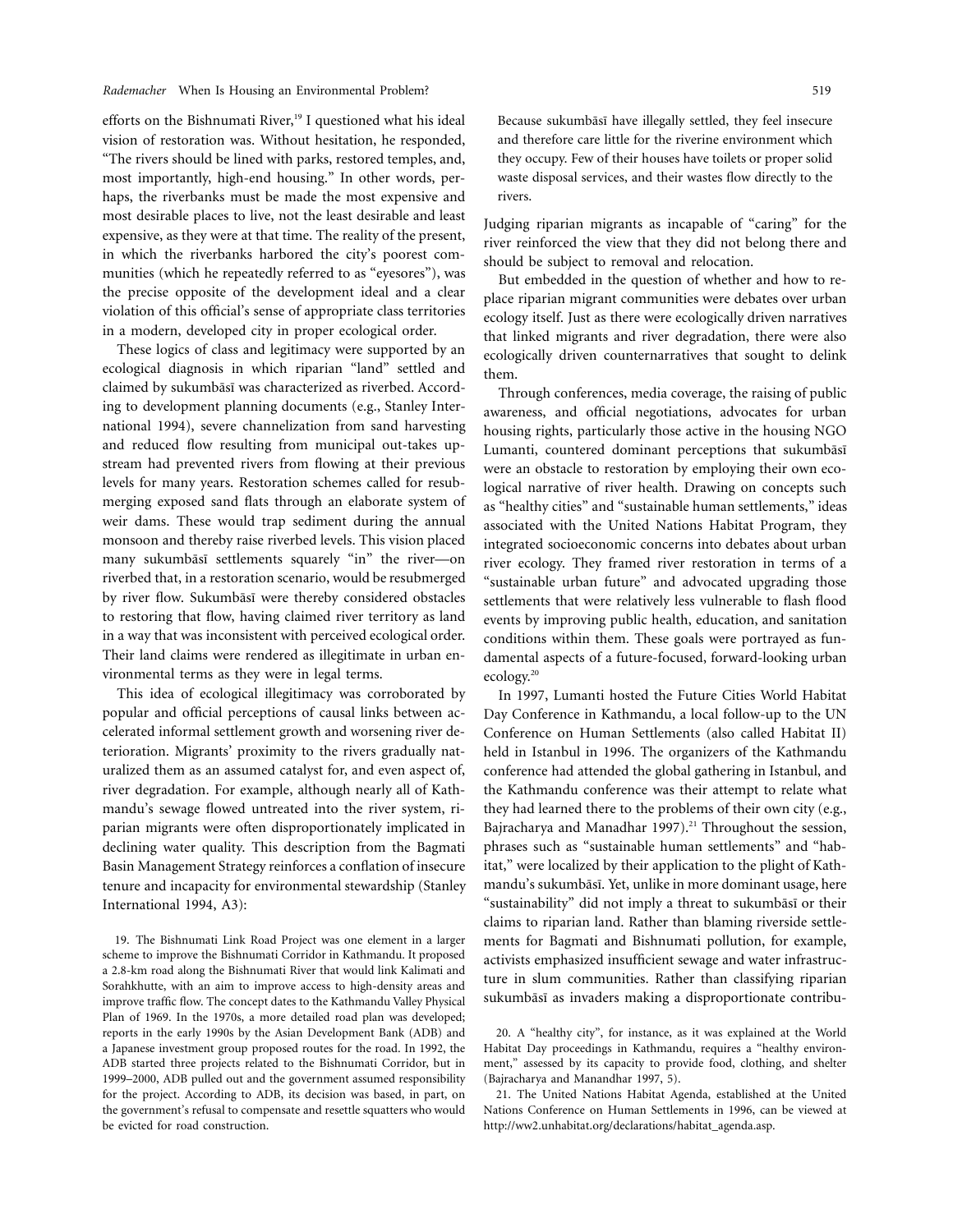tion to river degradation, they were discussed as the disproportionate sufferers of its consequences.<sup>22</sup>

When I asked if popular suspicions of sukumbasi legitimacy limited the potential effectiveness of "sustainable human settlement" claims, the director of Lumanti replied,

The sukumbāsī are not hukumbāsī—they are not rich people, although probably some of them own something somewhere—a small piece of land in the village, a small house somewhere, probably that is true. . . . But [the fact that] they are here in the city [tells us that] they don't have any earning opportunities there. The legitimacy of the landless? This question has to be looked at as: how do we provide affordable housing for the poor? . . . How do we address this now, and for the future? Poverty is shifting from rural to urban. How do we make the city ecologically sustainable?<sup>23</sup>

## Settlements in a State of Emergency

The struggle over whether sukumbāsī were ecologically in or out of place on a restored riverscape took on new dimensions in the context of the emergency, which was first declared in late 2001, nearly 6 months after most of Nepal's royal family was murdered under questionable circumstances.<sup>24</sup> Debates about the poverty and legitimacy of the landless were then officially and popularly reframed in terms of the rural-based, revolutionary political movement that was now widely regarded as a serious threat to the state. Migrants fleeing rural violence were portrayed as the catalyst for a new kind of crisis in the capital. The National Habitat Committee (2001, 26) reported,

In the last five years, urban population has grown tremendously not only because of its natural growth and city light attraction, but security and safety in rural areas. Unless the crisis is solved, the movement of rural people to the cities does not seem to stop. Consequently, heavy pressure on

22. A contemporary example of this argument as it relates to Mumbai was made by P. K. Das (2003), who writes, "most of today's leading environmental cases are against the interest of the majority of people. These cases do not consider the issues of housing the poor and the working class as an integral subject of environmental concern, thereby, aberrating the poor from environmental cause" (p. 209). Referring to the over 400,000 slum dwellers who live on the edge of Borivali National Park in particular, he calls for the issue of housing to be brought into the purview of environmental projects and environmentalism.

23. Interview, Lajana Manadhar, January 8, 2002.

24. On June 1, 2001, the Crown Prince Dipendra reportedly opened fire on his family in the royal palace at Narayanhiti. Fatally wounded were King Birendra, 55; Queen Aiswarya, 51; their son, Prince Nirajan, 22; their daughter, Princess Shruti, 24; the king's sisters, Princess Shanti Singh and Princess Sharada Shah; Princess Sharada's husband, Kumar Khadga Bikram Shah; and Princess Jayanti Shah, a cousin of the late king. Dipendra is said to have committed suicide after murdering most of the royal family.

already scarce basic services such as water, sanitation, electricity, etc. has been created.

Previous narratives of ecocultural degradation or riverbed invasion now assumed more overt political inflections as riparian communities were increasingly suspected of political dissent or security threats. A front-page newspaper article from 2002 called migration from rural areas, and the settlements it generated, a "malignant urban tumor" (Post 2003).

This "invasion" was inflected with a particular tension: on one hand, more and more migrants were acknowledged to be refugees fleeing brutal violence in the countryside; on the other, riparian settlements represented a relatively uncontrolled space where rural dissent and rebellion might assemble and take refuge in the city. Settler visibility on the Bagmati and Bishnumati riverscape was not only a reminder of uneven development, then, it was also a reminder that uneven development had generated a violent movement for an alternative polity and a reordering of the sociopolitical landscape that had historically privileged the city over its hinterlands.

I resumed a period of fieldwork in Kathmandu a few months before the 2001 emergency was imposed. At that time I found housing advocates at Lumanti extraordinarily optimistic about the future. There had been no forced evictions in the city since 1996, and particularly in 2000 and 2001, the Kathmandu municipality had been conducting what housing advocates interpreted as a promising dialog about upgrading and legalizing some riparian settlements. Municipal representatives attended Lumanti-sponsored rallies and awarenessraising events and even cooperated in an effort to issue identification cards to sukumbāsī families. But the rising expectations that accompanied this seeming concession to riparian settlers were brought to an abrupt halt with the declaration of emergency in late November 2001.

The most explicit official shift took the form of forced evictions—almost immediately and without public recourse, because of restrictions on dissent imposed through the emergency. As violent incidents such as bombings and abductions became more frequent in the capital, so too did violent raids on sukumbāsī settlements that officials and media labeled as "security checks."25 Riparian settlements became the default location of risk to the state in its urban capital territory.

During this period, many state and development officials involved with river restoration turned from an annoyance with the settlements as "eyesores" to openly and explicitly identifying them as *the* primary obstacle to restoration. In interviews in late 2001 with the director of a riverside park project called the UN Park, I was assured that the sukumbāsī settlements located inside proposed park boundaries were not only a "nuisance" but were now the single most important

25. For example, after a March 29, 2002, explosion at the Bishnumati bridge at Kalimati injured 24 people, all surrounding sukumbāsī settlements were reportedly raided. In a January 2002 interview, the director of Lumanti reported similar raids in Balaju and Kumaristan after an explosion in the Balaju neighborhood.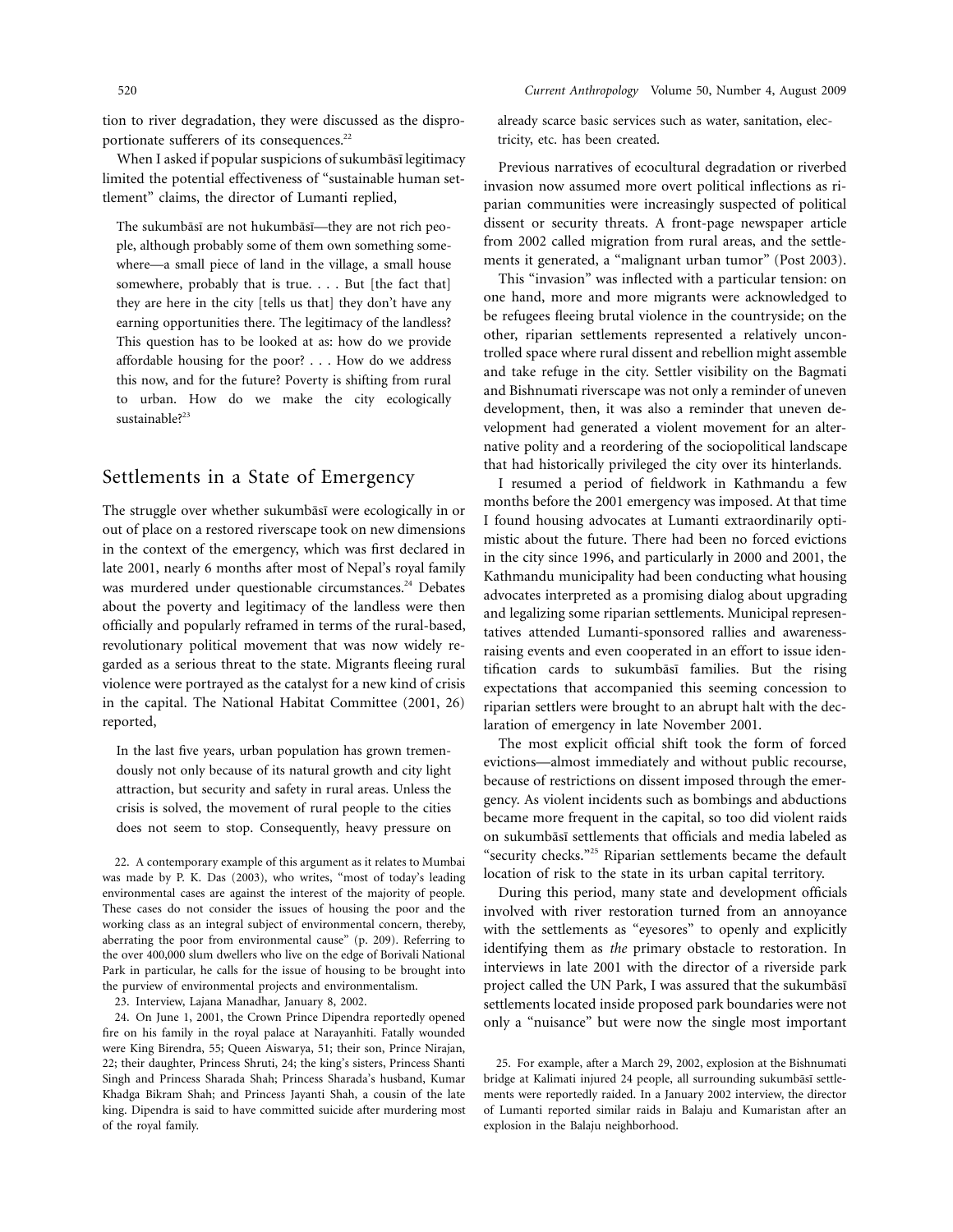factor limiting international donor interest and involvement in (and therefore the progress of) the UN Park project. The director told me, "This land is not clean for donors," arguing that it was, now more than ever, the government's responsibility to "manage" sukumbāsī.

It was only a few weeks after this interview that the Thapathali settlements to which the director was referring were forcibly evicted by state officials citing a "security concern." That same afternoon, the director and I met again for a previously scheduled meeting, and he discussed the evictions with elation and relief, saying that the government had been "freed to act" by the emergency. He said, "these settlements must be brought under control, for the good of the environment and for the survival of the city." He then smiled and told me that, at last, ecological restoration of the Bagmati and Bishnumati could be realized rather than simply dreamed of.

In January 2002, the Asian Development Bank revived a long-dormant initiative to improve environmental conditions in the Bishnumati River Corridor. A central element of this project was the Bishnumati Link Road, intended to improve traffic flow and relieve extreme congestion in central areas of the capital. Since much of its length was planned alongside the Bishnumati, the road required the removal of existing sukumbāsī homes.<sup>26</sup> Officials advised affected families that they would be compensated for the value of their lost homes, so housing advocates pursued municipal and government authorities to produce a written compensation agreement. Officials and activists resolved that residents whose sukumbāsī status could be verified as "genuine" landless would be paid NRS 2,000 (approximately US\$27) monthly for a period of 3 months, and that by the end of that period, alternative, affordable housing would be provided. Accordingly, some residents of the designated project zone voluntarily demolished their houses, and all remaining structures were bulldozed in April 2002. Compensation, meanwhile, was delivered unevenly, $^{27}$  and the question of how and where to resettle affected families remained.

However, on June 22, 2002, King Gyanendra abolished local governments in a move to further consolidate his power. Kathmandu's mayorship was left vacant for nearly 3 months. When a government secretary was eventually appointed to the post, he refused to honor prior written agreements related to the Bishnumati Corridor, declaring instead that alternative housing would not be provided. Meanwhile, demolished

26. Five communities were affected: Dhumakhel in ward 15 and Khushibahil, Chagal, Tankeshor, and Dhaukhel in ward 13; a total of 142 houses were scheduled for demolition.

27. According to Lumanti (2006, 12), "People resettled anywhere they could find shelter, mostly in nearby areas. Many doubled up with relatives. Those who had been deemed eligible waited to receive their first rent payments, which did not materialize in many cases. Eligible residents in Dhumakhel received the money for three months' rent. Those from Tankeshwor and Khushibahil were asked to provide assessments of their properties that had been made a few years earlier by the ADB, and those that could come up with them were provided with two months' rent."

homesites stood undeveloped, and spaces designated for river corridor improvement quickly gave way to other uses.

## Re-Placing Settlements and Sustainable Futures

When I returned to Kathmandu for a period of follow-up research in the summer of 2006, I found colleagues at Lumanti again optimistic, having recently experienced what they considered to be a favorable conclusion to the displacements related to the Bishnumati Corridor Environmental Improvement Project. In the aftermath of the emergency, collaborative efforts between housing advocates and municipal officials had restarted, and eventually a resettlement site was identified and acquired. The financial terms of rehousing were said to be extremely favorable, allowing families to draw low-interest home loans from the Urban Community Support Fund administered by Lumanti.<sup>28</sup> This then was not simply a resettlement scheme; it was also an effort to extend home ownership opportunities to untitled, displaced migrants.

I learned quickly that activists' enthusiasm for the resettlement site was driven as much by ideas of environmental improvement as it was by the financial details through which displaced migrants might transform themselves into homeowners. The new housing was unique because it was, according to a Lumanti promotional pamphlet,<sup>29</sup> a "precedent setting," "ecofriendly" housing development. The very migrants whose presence on the Bishnumati riverbanks was once perceived as environmentally degrading and later as politically dangerous now assumed citywide prominence for pioneering ecologically sensitive urban living.

Designed in consultation with the displaced families that would eventually settle there, the new housing site featured large open spaces, a rainwater-harvesting apparatus, and an on-site wastewater treatment and gray water reuse scheme. These elements combined to form a showcase of ecological order.

I joined Lumanti advocates for a much anticipated visit to the site, eager to hear from residents about their new homes, and to see the overall design of the development. My enthusiasm waned as our van inched its way through and then beyond Kathmandu's congested streets, far from the urban core, into Kirtipur—and then on to Kirtipur's outskirts. This, a housing advocate assured me, was the closest site that could be feasibly acquired, and the uncertain implications of its significant distance from the urban center for inhabitants' livelihoods presented an acknowledged problem.

As our van rounded a bend and began to descend over a rolling dirt road, the housing development emerged—tucked between the road we traversed and steep, terraced emerald green fields. Lumanti workers guided me through the site, pointing out the open spaces, the rainwater-harvesting ap-

<sup>28.</sup> See Lumanti 2006.

<sup>29.</sup> See Lumanti 2006.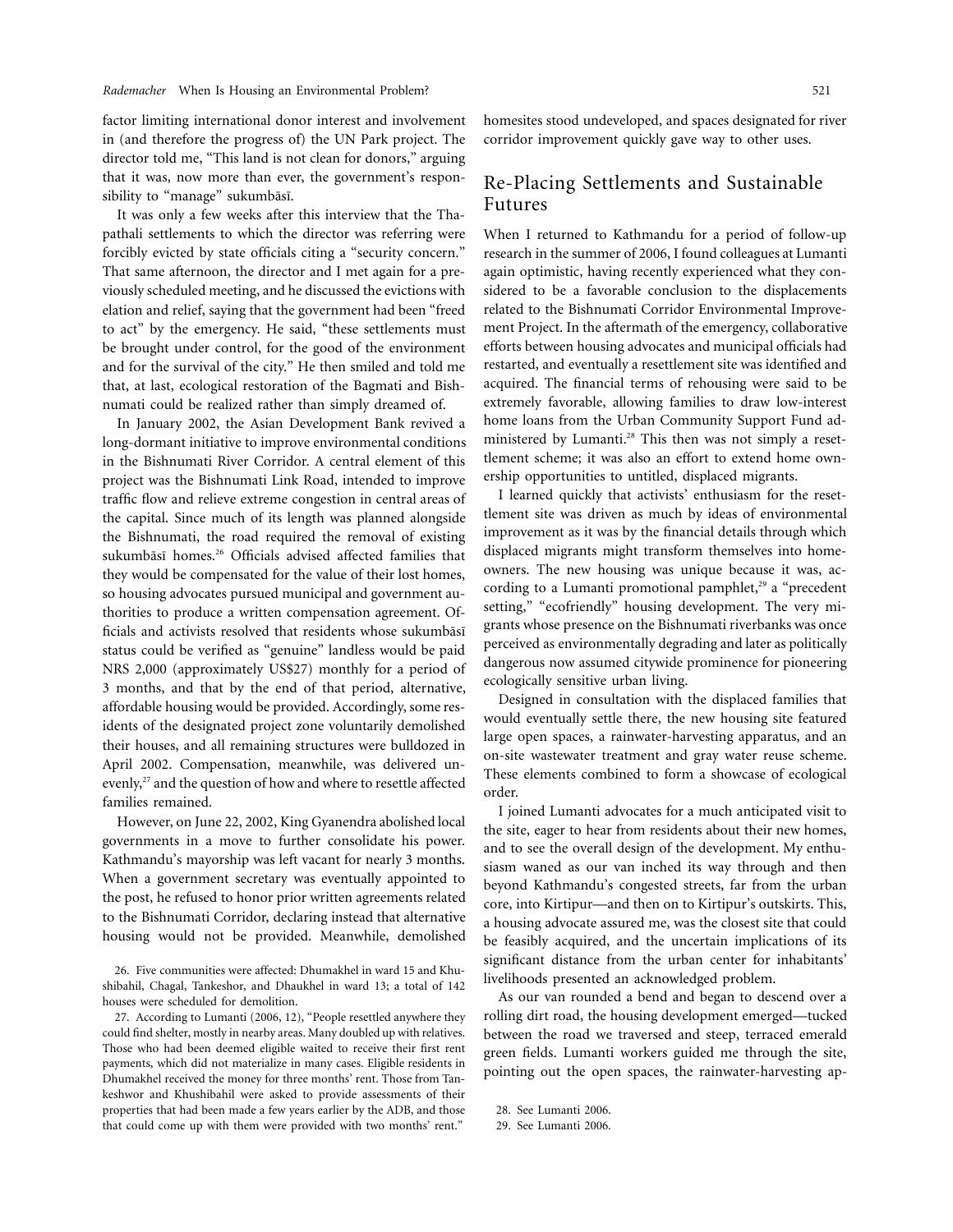paratus, and wastewater treatment facilities. I was given a comprehensive tour of some of the homes, and some residents gathered in the common courtyard. Lumanti workers asked them how they felt about their new homes, and their replies followed a notably consistent script of contentment, relief, and gratitude for the assistance of the government and housing advocates.

But how might one make deeper sense of this slum ecology "success" through the re-placement of riparian squatters in an ecofriendly town on the outskirts of Kirtipur? It was obvious that my formal tour of the settlement needed to be followed up with a more grounded, longer-term inquiry into the actual experiences of resettled residents—an inquiry that was not possible at the time and at this writing is yet to be done. However, the very fact of the resettlement site, the foregrounding of its ecologically sensitive characteristics, and its place in a broader story of Kathmandu's housing and environmental politics, raise some preliminary points germane to the question, "When is housing an environmental problem?"

The geographic and ecological shifts evident in the re-placement of Bishnumati settlers were striking. As noted above, migrants once marginalized as environmental degraders now assumed potential citywide prominence as Kathmandu's vanguard of sustainability—but now they were on the margins of the city. On one hand, the site was more periphery than city, disconnected from the economic opportunities associated with the city center. But on the other hand, through relocation and re-placement, previously landless families might now realistically aspire to land ownership, that condition that is assumed to precede responsible environmental stewardship, according to ecological modernization theory (Fisher and Freduenburg 2001; York and Rose 2003). Ownership, furthermore, would not be of "conventional" homes but rather of buildings with structural characteristics that implicitly contested previous assumptions that landless migrants shared an ecological pathology. Or did it reinforce them?

Tiwari's "rural in the urban" had become, it appeared, simultaneously valorized and reruralized in a way that suggested that the green rehabilitation of informality could take place only outside the city. I immediately recalled historical urban organization in the Kathmandu Valley, which relegated the lowest castes to the farthest outskirts, $30$  but it was also clear that the simultaneous shift out of the city and into green

30. Considering Pode, Cyāme, and Kasāin in particular, these three historical walled cities of the Kathmandu Valley are regarded as having followed a general pattern of settlement in which "high castes tended to cluster around (an) exalted nucleus (the large central area where the palace was), the lower castes lived progressively further away, and outside the wall were the outcastes. Finally, well beyond the city wall laid the realms of the dead, the *śmaśāna* (Nepali, *masān*), the various cremation grounds and ghats. Superimposed on such human orderings were various other orderings related to the divinities. These were in the nature of mystic diagrams, mandalas in which particular sets of deities were linked in concentric rings of protection inside and outside the city" (Slusser 1982, 94).

"formality" collapsed economic and ecological moralities. Further striking was the way that re-placing riparian migrants seemed to simultaneously accomplish a greening of the capital's riverscape and, as Herzfeld has noted in his study of the evacuation of urban market spaces, the relegation of "potentially 'dangerous' populations to spaces where they can be subjected to increased surveillance, and away from those spaces where their continuing presence is indeed viewed by the authorities as 'matter out of place'" (2006, 132).

The built form itself became a crucial point of this environment-development intervention, functioning simultaneously as an instrument of environmental and social reform. The legitimizing power of environmentally sensitive resettlement was immediately clear; it seamlessly merged with Lumanti's long-standing commitment to a forward-looking vision of urban ecology that focused first on housing rights for the poor. Yet this same urban ecology seemed to simultaneously combat stereotypes of slum dwellers incapable of caring for the environment while reinforcing the perceived need to reform their housing practices. It also transported the entire community to a place remote from the urban core, which they might imagine reentering only after having assumed "formal" status through land ownership.

Thus, the social and environmental rehabilitation accomplished through ecologically friendly re-placement reworked the relationship between the form of housing that migrants occupied and the kind of urban citizen-subject they might become. Ecological sensitivity, in this case, reinforced an expected bridge between informal and formal housing status and facilitated a more acceptable path from the city's margins to its core. Migrants were not simply resettled, then, but replaced—in political, moral, and environmental terms through interventions derived from intersecting problematics of housing and environment.

## Informal Housing and Ecologies of Reform

The re-placement of Bishnumati Corridor migrants raises questions about the kind of political work accomplished at the discursive and practical intersections of housing provision and sustainability. Ecology was a fundamental concern when defining not only the built form of a future Kathmandu, but also the relationship between that built form and the moral practices of its inhabitants. A Kathmandu developed in a more sustainable guise promised to reform not only an ecologically problematic set of building practices and sites but perhaps, as well, its new or untitled inhabitants.

Practices of urban ecology and environmental improvement functioned discursively and materially to frame a politics of place and belonging—belonging to the river system and to the core areas of the capital city. In the 1990s, settlements of rural-to-urban migrants were an increasingly prominent, visible reminder of the spatial inequities of decades of national socioeconomic development in Nepal, and as such they stood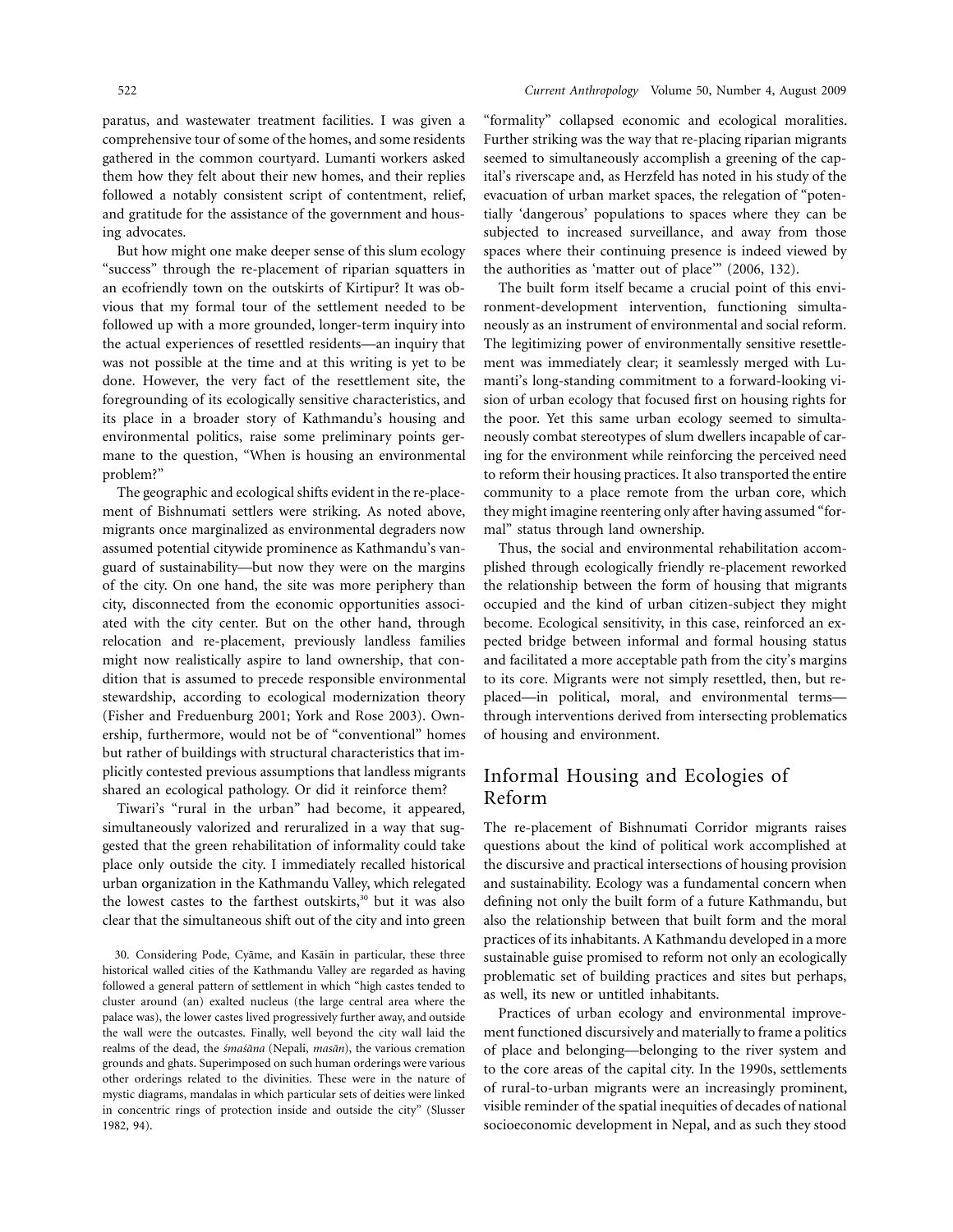as reminders of state failure situated, visibly, in the state's own bureaucratic and symbolic heart, its capital. This was Tiwari's "rural in the urban"—the rural brought into the logic of the capital city, and the city's response in the form of anxieties over mounting environmental pollution, degradation, and decline.

But in the context of the emergency, this "rural in the urban" came to stand as well for the political disorder of Nepal's rural revolution—recast through the emergency as a legitimate threat to the state. In this political context, urban environmental interventions became more explicit, overt gestures of state control—maneuvers to be understood in the broader arena of war.

When development initiatives resumed in the aftermath of the emergency, ecofriendly resettlement produced a spectacle of reform, re-placing, and in the process remaking, an entire community and its place in the city. The environmental sensitivity of resettlement housing simultaneously reinforced the idea of squatters as invaders and degraders in need of reform, while situating them at the vanguard of a new kind of urban poor, whose housing was more sustainable and would become, in the long term, both economically and ecologically formal. Only then, presumably, might they reenter core urban space in a way deemed legitimate and consistent with ecodevelopmentalist logic. In the meantime, they could also serve as a spectacle of the reformation of informality and the assumed economic and ecological "potential" of Kathmandu's urban poor.

It is not insignificant that riparian areas along the Bishnumati were resettled as part of a major riverside road building initiative, hardly a facet of urban development that has automatic ecological benefits but rather one with clear links to logics of developmentalist modernization. It remains to be seen what form of housing will be permitted along the Bishnumati River in the future and the degree to which it too will be subject to questions of ecological order or sustainability.

As a set of malleable scientific and policy tools for enacting environmental improvement, urban ecology in practice gave ideologically opposed actors a conceptual apparatus for either excluding or including riparian migrants in a vision of river restoration. It offered categories through which ideas of environmental degradation, social invasion, and informality made sense, just as it provided fundamental concepts to advocates calling for sustainable human settlements.

To problematize and to "place" more conventional notions of a global urban ecological crisis is to raise important questions about how the urban environment is problematized in rapid-growth cities and how institutions at a variety of scales respond. A long legacy of critical environmental scholarship has focused on how the environment is "made" through formal efforts to save, conserve, restore, or protect it (e.g., Greenough 2003; Grove 1989; Sivaramakrishnan 1999). Yet in rapid growth urban contexts such as Kathmandu, those same spaces of restoration may also be sites of settlement, complex zones

of struggle over precisely which territory constitutes human habitat and which constitutes the urban environment. While the processes of delineation, infusion with meaning, and constant negotiation are fundamental aspects of how nature is made and remade in any setting (e.g., Zerner 2003), the twenty-first-century urban context introduces new and unique stresses, contests, and calculations about just how much room for nature exists in cities. And there remains, in its urban guise, Raymond Williams's (1980) enduring question of the ideological work that ideas of nature perform.

It is, therefore, essential to anchor global metanarratives of urbanization to particular places and to ask what specific ideologies of belonging, morality, and governance animate urban environmental anxieties in specific cities. Prevalent metanarratives may obscure our understanding of the nuances of these social conditions and likely mislead us about the ultimate ecology of slums, resettlement, and urban environmental improvement.

If it is in the very production of global slum ecology discourses that their differentiated experience is obscured (Taylor and Buttel 1992), then a fuller understanding of housing as an environmental problem depends on grounded tracings of the contents of social categories such as "slum dweller" and "urban nature" in specific contexts. It requires a sensitivity to the dynamism of social categories themselves—made, unmade, and reconstructed as they are by actors with concrete stakes in political and economic transformation. As the case of slum ecology in Kathmandu shows, the moral dimensions of these categories are never fully fixed and predetermined, nor can they be fully discerned through global renderings of slum ecology.

## Comments

#### **Kelly D. Alley**

Department of Sociology, Anthropology and Social Work, 7030 Haley Center, Auburn University, Auburn, Alabama 36849, U.S.A. (alleykd@auburn.edu). 23 IV 09

This paper analyzes how official and activist projects to improve urban and riparian environments reveal the categorization of squatter settlements and informal housing in Kathmandu and lead ultimately to their destruction and relocation. It uses the riverbanks of the Bishnumati and the Bagmati rivers in Kathmandu and its temporary inhabitants as the center point for discussing outsider perspectives on the status and legitimacy of slum dwellers as citizens and their role in environmental degradation and innovation. Rademacher frames this categorization with an outline of Nepal's political shifts and upheavals to give the paper an unsettling dynamism; this outline shows that an advertised environmental project may not be shaped by long-standing shared commitments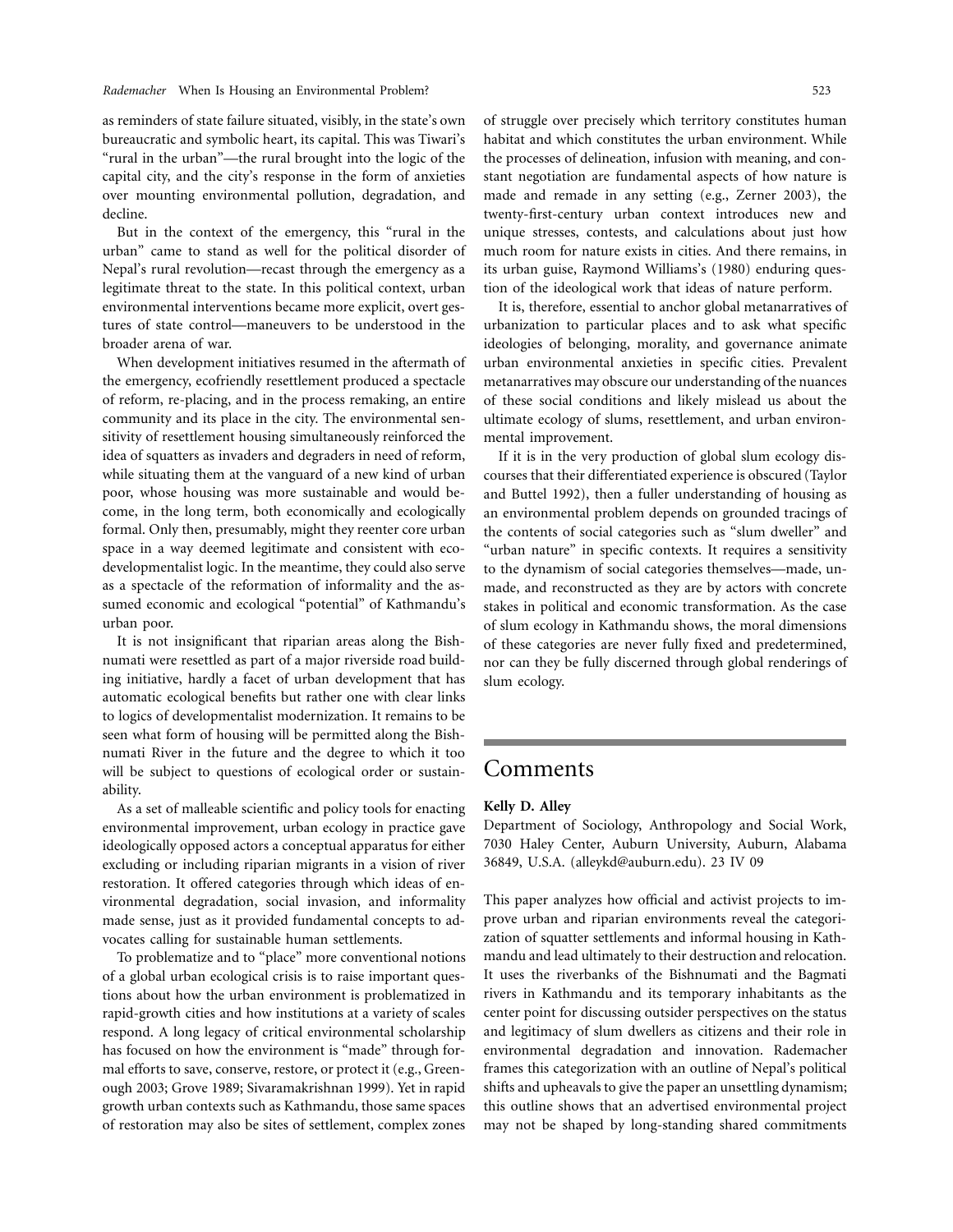and visions but by momentary openings or closures in government and funding practices.

The problem I have with this paper lies in the inadequate attention to the center group—the slum dwellers, or sukumbāsī, of Kathmandu. The author admits to leaving their voices and practices out of the analysis in order to focus exclusively on the outsiders' categories and uses of the slum dwellers, but this leaves me with an incomplete picture of the dynamic of categorization. While the slum dwellers are clearly victims of a number of cross-cutting and conflicting portrayals and projects, we do not see their agency, and as such, the account may reproduce essentialist discourses of community and territory (Brosius, Tsing, and Zerner 2005). How do sukumbāsī resist or reinterpret these portrayals and manipulations for their own survival as urban citizens? We need to know how they actually live on the riverbanks, what they take and give to the rivers, and how they work with and interpret residence in the newly constructed ecovillage. Furthermore, since this paper argues for attention to informal housing in environmental studies, it would be an added advantage to know about this housing in relation to river flows, sediment accumulation, and other ecosystem functions.

The literature in environmental anthropology is rich with accounts of community perspectives on official projects to possess (or grab) lands, build infrastructure, and forward conservation or environmental projects. The paper would benefit from references to conservation and community studies (West et al. 2006), from those focusing on the dislocation and relocation of riparian communities for dam and link projects (see http://www.SaNDRP.in for bibliographies focused on South Asia), and from others on water and globalization more generally (Whiteford and Whiteford 2005). The field of environmental anthropology has expanded enormously over the last decade and is no longer locating its subject almost exclusively in the rural, the countryside, or the agrarian context.

The strategies that officials use to reclaim land in the name of river restoration and then ecorehabilitation remind me of similar practices in India. The attempt to blame slum dwellers for river pollution in Kathmandu is paralleled in India by official claims that riverbank dwellers and Hindu pilgrims contribute to Ganges pollution by defecating openly and washing or performing ablutions in the river (Alley 2002). This merely deflects blame away from the poor waste management infrastructure that is the responsibility of government agencies or in the Kathmandu case from the responsibilities of the state to provide housing and facilities for the poor.

Rhetoric aimed at moving inhabitants from the land should be situated in the current dynamics of land grabbing where the state is acknowledged as a major actor (Dupont 2008). Rademacher could tell us more about the politics of land grabbing in Kathmandu before discussing the official view of slum dwellers as alleged hukumbāsī in their "acquisition" of river bank land and flood plains. Government agencies may use a variety of justifications to claim untitled coastal or riparian land for new developments (more recently, Special Economic Zones in India). Since the discussions that Rademacher documents have little to do with any real concern for river flows or water quality and quantity, I am led to think these categorizations of sukumbāsī are really more about land grabbing than about interests in water transfers or pollution prevention at these locations. If water is a larger concern, then we need to know about the state's interests in surface water and how the water-land dynamic plays out over time.

Finally, the paper shows that officials involved in urban renewal blame slum dwellers as a way to legitimize the dispossession and relocation of their communities. The activist agencies working for the rights of the poor are left with the burden of shifting from a blame dynamic to a revitalization approach; in this case an effort is made to transform the slum dweller in to a model of ecoliving. This may involve a wider realm of moral support and funding, perhaps a network of organizations involved in creating ecovillages for relocated citizens. The connections made between environmentality and informal housing are nonetheless important and take the focus on urban environments in new directions.

#### **Elizabeth Finnis**

Department of Sociology and Anthropology, University of Guelph, Guelph, Ontario N1G 2W1, Canada (efinnis@ uoguelph.ca). 17 III 09

Rademacher's aim to complicate global understandings of slum ecology provides insight into the ways activists and bureaucrats can conceptualize and act upon debates around informal housing and processes of environmental degradation. I appreciate the argument that we need to move beyond, and anchor, global metanarratives about urbanization and informal housing. Such metanarratives threaten to obscure diversity among and, more importantly, within different urban centers and their periurban surroundings. Through her analysis of riparian communities in Kathmandu during three recent stages of political upheavals and tensions in Nepal, Rademacher points to the importance of recognizing not a single slum ecology but rather specific slum ecologies as shaped by specific histories. Recognizing that such ecologies can be conceptualized, redefined, repositioned, and strategically employed in the pursuit of specific goals underscores the dynamic nature of debates about the relationships among rural-to-urban migration, housing inadequacies, and riverine degradation. These context-specific insights into ongoing environmental/housing discourse struggles are certainly welcome and add to broader understandings of activist-bureaucrat tensions vis-à-vis the growth of urban centers.

To my mind, the analysis of such discourse tensions could be further strengthened in two ways. First, although Rademacher cites Escobar's (1999) poststructuralist approach to conceptualizing nature, she does not explicitly engage with relevant aspects of his argument. Rademacher addresses the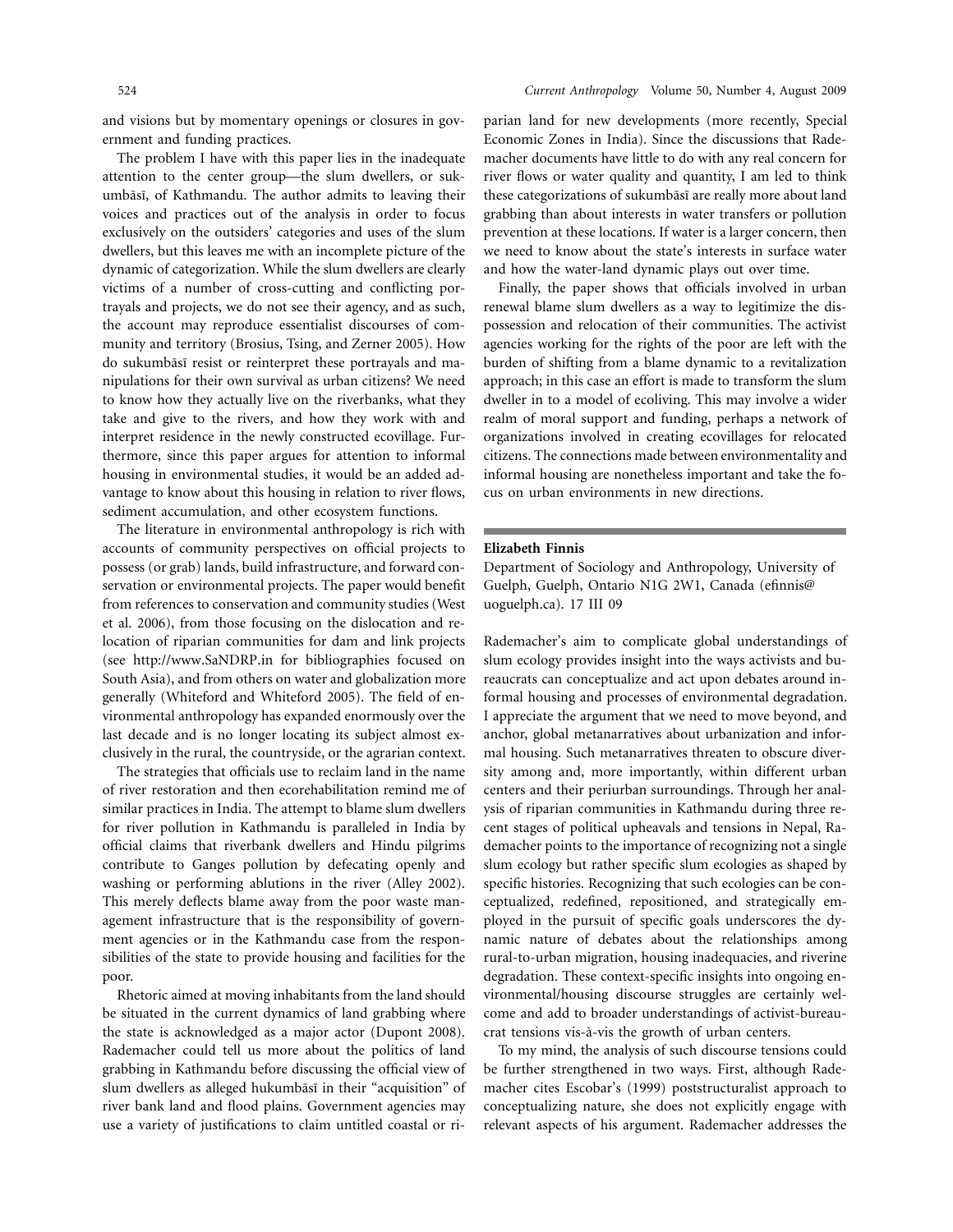ways notions of ecology, environment, and human-environment interactions are mobilized from different perspectives and toward different goals. Escobar (1999) focuses on the discourses around social constructions of nature and the uneven ways these constructions can be transformed according to positionality. This leaves me asking how Escobar's analysis of the discursive constructions of nature and their uneven transformations could further inform Rademacher's concerns about uneven constructions of environment-housing dilemmas.

My second point perhaps refers more to important directions for future research on environment-housing tensions in Kathmandu. Rademacher's analysis would be far richer with the inclusion of the voices and perspectives of the migrants who are, ultimately, at the center of debates about informal housing. The construction of environmental and social narratives is a multifaceted process, and there is immense value in understanding not just the articulations of powerholders but also if and when shifting constructions of the riparian environment and informal settlements might overlap among bureaucrats, activists, and migrants themselves. How might members of informal communities mobilize, reject, alter, or internalize shifting narratives about the environment and their actions, attitudes, and priorities? What implications might this have for the development and long-term successes of projects aiming toward sustainable, livable housing? How might a consideration and inclusion of migrant voices help move them from being *sukumbāsī* (those who have nothing) to being citizens who are recognized as having some agency and power to participate in actively and positively shaping, and the *framing*, of the environments in which they live?

Toward the end of her paper, Rademacher argues that Lumanti's framing of urban ecology allowed for the development of an ecologically friendly community that "seemed to simultaneously combat stereotypes of slum dwellers as incapable of caring for the environment while reinforcing the perceived need to reform their housing practices." While this highlights tensions in conceptual frameworks, it is important to avoid suggesting that housing practices *do not* need to be reformed. Urban slums can be deeply uncertain, unhealthy, and uncomfortable places to live. Inhabitants may strongly desire substantial changes to the material realities of their living conditions yet not have access to the resources to ensure housing certainty and security. At the same time, when people are able to mobilize some resources, they can be extremely adept at shaping and enacting priorities within their informal communities (see, e.g., Moffat and Finnis 2005). Consequently, any ongoing research on the constructions of environment, housing, and urban migrants would benefit from engaging with migrant perspectives and goals around housing and environmental issues. This means extending Rademacher's original question somewhat in order to further ask when housing becomes an environmental issue (and when might the environment become a housing issue) for ruralto-urban migrants.

#### **Arjun Guneratne**

Department of Anthropology, Macalester College, 1600 Grand Avenue, Saint Paul, Minnesota 55105, U.S.A. (guneratne@macalester.edu). 7 IV 09

In 1989, looking for a field site in which to begin my PhD research, I made a brief visit to a Tharu village felicitously called Arjuni in the far west of Nepal. The village ceased to exist very soon after my visit, although I do not believe the two events are connected in any way; the village had to make way for the expansion of the Royal Shukla Phanta National Park. The dispossession and marginalization experienced by the *sukumbāsī* removed from the banks of the Bishnumati is similar to that experienced by the villagers removed to make way for that national park or *adivasis* whose villages are inundated by a new reservoir. The fortunate few may receive new land in exchange, but most eventually end up in the slums of the burgeoning cities and towns of the countries they live in, with neither support nor compensation. It is therefore worth noting that in the case Rademacher describes, those evicted from the Bishnumati corridor actually did receive some land in compensation, even if at the margins of the city.

Anne Rademacher has done a service for anthropologists who work on environmental issues in the Himalaya (and environmental anthropologists generally) by reminding us that urban environments are rapidly becoming the most fundamental kind of environment for human beings and therefore an object that thoroughly merits the attention of environmental anthropologists. She does so by weaving together both the relations of dominance and control that shape human lives and the meaning that actors bring to these relations and the events they produce. Most human beings live today in urban environments, yet environmental anthropology continues to be enamored of the rural and the remote, with the hunter-gatherer or pastoralist's relationship to "that which surrounds" (Ingold 1993, 31), leaving the urban environment to another subfield called urban anthropology, with different concerns. As Ulf Hannerz puts it, quoting F. Benet, anthropologists were "a notoriously agoraphobic lot, anti-urban by definition" (Hannerz 1980, 1). This is especially true of Nepal, where anthropologists have preferred working in the more bracing air of mountain villages to working in the dusty towns of the plains. Rademacher's paper seeks to mediate this divide and shows how environmental anthropology—particularly the branch of it that seeks to elucidate what environment might mean in cross-cultural terms—could contribute to an environmental anthropology of the urban.

Rademacher focuses, as she acknowledges, on the views of those who "claimed to speak on riparian migrants' behalf or act in their interest." Thus, the views of what a riverscape in Kathmandu should look like are those of people who are already plugged into a global discourse about urban renewal and environment and whose discourse in turn appears to be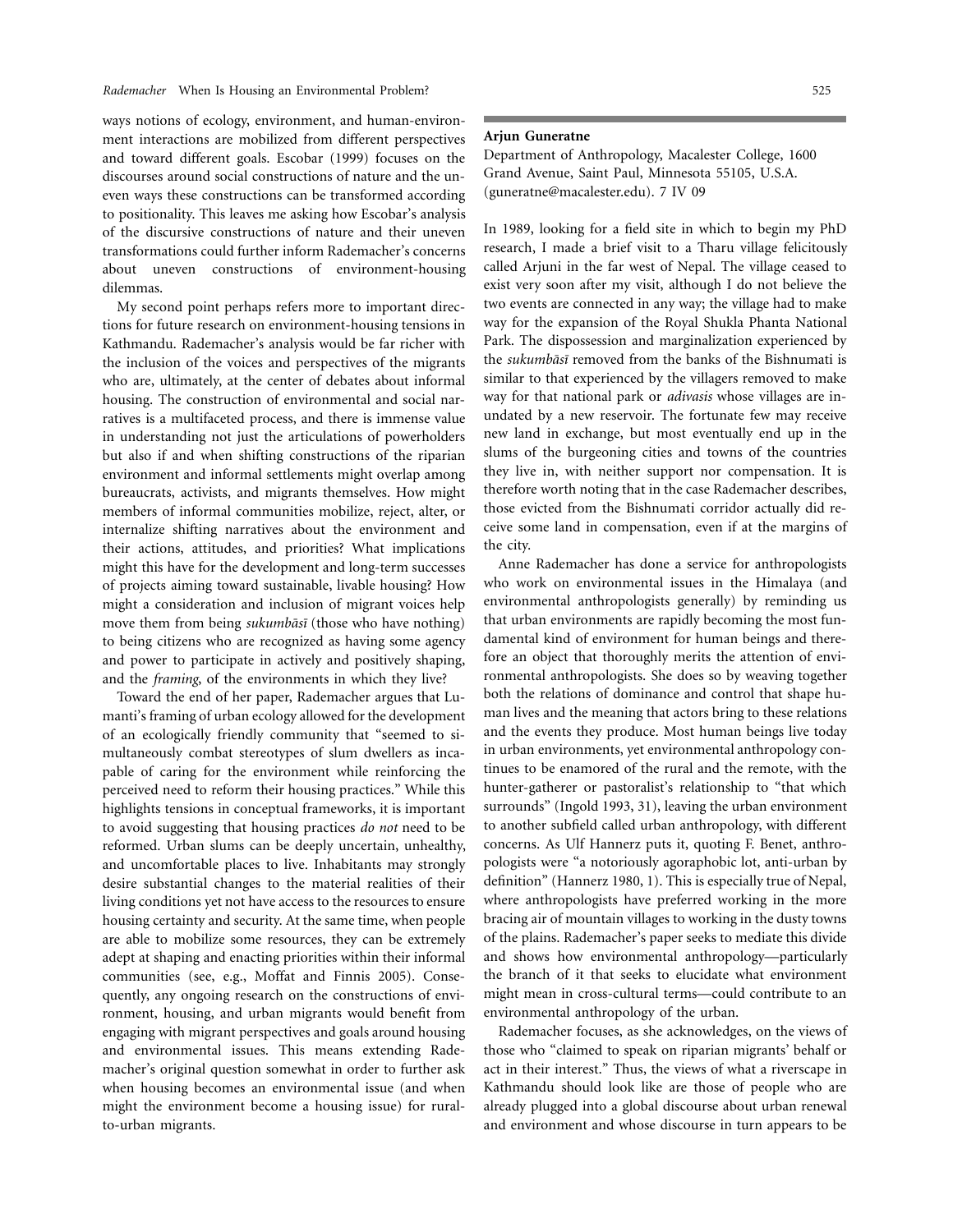shaped or to respond to that global understanding (e.g., the views of the ADB official she quotes). But is it not also shaped by the discourse of *sukumbāsī* about their situation? If not, that itself is a notable point and deserves some treatment. To what extent do those who claim to speak on behalf of the *sukumba¯sı¯* actually represent their interests, and why are the sukumbāsī themselves unable to enter into that discourse? That too deserves treatment.

Although I agree that "experiences of environmental crisis rarely conform to global or regional logics," Rademacher describes not the experience of crisis per se but the response to it, and this does in fact conform to a global discourse of resistance to urban renewal. She describes activists who are plugged into global networks and who respond to urban renewal in Kathmandu by invoking strategies that are not unique to Nepal but are practiced by activists from Nairobi to Dhaka who are opposed to the removal of informal housing. Other people in other places have argued against removing poor people from land for which the powerful see other uses and instead urged that their occupation of it be regularized and that they be provided proper sanitation and services—the essence of the counterargument of the NGOs discussed in this essay.

The resettlement of *sukumbāsī* from the urban core to the fringe is reminiscent of the social organization of the medieval cities of the Kathmandu valley that relegated the low and outcastes to the periphery, and Rademacher's analysis indexes the moral anxieties underlying the making of environmental policy in Kathmandu. This might be an example of a local logic, but if so, it is not easily distinguishable from a global logic that also consigns the marginal to the periphery. It would be useful to know the caste and ethnic makeup of the *sukumbāsī* population; if it includes people of relatively high caste, their status as "matter out of place" is itself an interesting commentary on how a modern ideology of urban renewal and environmentalism can trump older ideas of status.

#### **Shubhra Gururani**

Department of Social Anthropology, York University, 4700 Keele Street, Toronto, Ontario M3J 1P3, Canada (gururani@yorku.ca). 30 IV 09

At a time when global environmental anxieties about the future of the planet are being mapped onto alarmist concerns over the rapid pace of urbanization, particularly in the cities of the global South, Rademacher makes a very timely and highly insightful intervention in the ongoing debates on urbanization, urban ecologies, and informal housing. In this exciting essay, she presents a rich and textured account of the making and remaking of urban natures in the crucible of political turmoil, urban planning, and social change. Taking the case of Kathmandu, which was until recently mired in a protracted struggle for political transformation, Rademacher carefully tracks how a new cultural politics of belonging, morality, and citizenship is unfolding in this city through the discourses and practices of urban environmental improvement and river restoration. The richness of her analysis comes not only from her fine sensibility of the overlapping social, political, and ecological terrains of Kathmandu but also from her fine-grained analysis of the human and nonhuman actors (like the river), who actively carve the biosocial landscape. Weaving together diverse bodies of literature—urban anthropology, environmental anthropology, development studies, ecosystems science, urban planning, and environmental history—her essay forges a productive conversation among these literatures and presents a compelling narrative of how urban places come to be to constituted at different moments in unintended, though regionally specific ways.

In the last 20 years, there have been animated debates in different quarters but most vigorously in cultural geography that have reopened the question of the ontology and epistemology of nature and persuasively questioned the relationship between society and nature (Latour 1993; Haraway 1991; Castree and Braun 2001). In light of these debates, a very rich body of work from anthropologists and geographers has come to interrogate the fundamental categories, discourses, and practices that coconstitute the landscapes of society-nature. While this has been a very productive turn, as Rademacher rightly points out, there has been only limited attention paid to the question of social life of *urban* nature. Barring a few recent writings by cultural geographers (Swyngedouw 2006; Kaika 2005; Gandy 2006; Braun 2005), nature in most analyses remains largely external to the social, cultural, and political landscapes of the city, thus inadvertently reinforcing the false boundaries between cities and nature. It is in this new and emerging body of work that Rademacher's contributions are most welcome, since even those who take the socio-natures of city seriously have not paid due notice to the specificities of nature in the cities of the global South. Cities of the South have largely been rendered visible through the familiar tropes of slum ecologies, urban disorder, pollution, poverty, disease, and crime, overlooking the cultural and, more critically, the ecological dynamics that coconstitute urban social ecologies.

Tracing the multiple impulses and practices of the state, urban planners, developers, and housing advocates/activists, the essay deftly situates the case of Bishnu and Bagmati river restoration in relation to the contested issue of informal housing of riparian migrants in Kathmandu. In a manner similar to those of standard narratives of development, Rademacher demonstrates how the ecological logics of improvement treats the migrants as "matter out of place" and deploys governmental strategies to make them ecofriendly citizen-subjects, however distant from the core of the city. While she shows the shifting logics and politics of urban improvement over a period of different regimes, what is most remarkable in the essay is the attention to not only how characterizations of migrants change from landless to environmentally deleterious, politically dangerous, and power wielding at different moments in time but also how the material and ecological land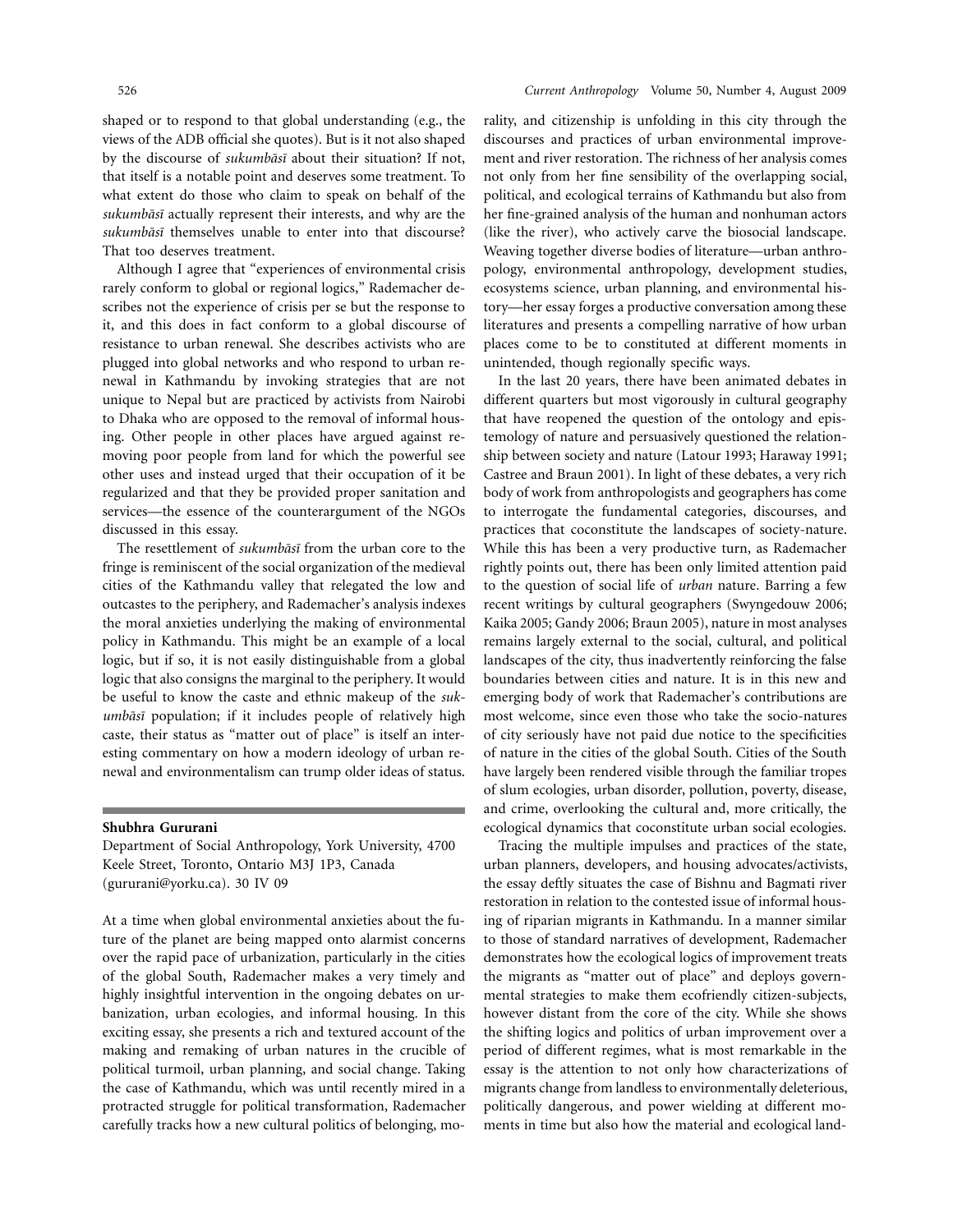scapes of the river are constantly reconstituted through an evolving governmental logic. The "land" occupied by the migrants, for instance, is reconstituted as a riverbed.

Methodologically, the focus on capturing the strategies, vision(s), and practices of those "who claimed to speak on riparian migrants' behalf or act in their interest" is welcome, since it forces us to explore the complex machinations of power and describes how certain dominant discourses and specific ideologies of belonging and morality become relevant in specific sites. In this context, although Rademacher mentions the "foreignness" of migrants, I wondered whether in such a charged political context there were other frames of references and logics of improvement that intersected with the cultural politics of regional, religious, and racial difference, whether there were particular moments in which the specific ethnic or gendered characteristics of some migrants were evoked by different actors to pursue their objectives of social and ecological reconfiguration, and whether and how the migrants and their advocates may have fashioned their own strategies in "ecofriendly" ways. This may be beyond the aim of the paper but it would be an important next step to see how the categories of social difference are produced through ecological practices and how they provide moral valence to the projects of improvement.

#### **Andrew S. Mathews**

Department of Anthropology, Room 325, Social Sciences Building 1, University of California, Santa Cruz, California 95064, U.S.A. (amathews@ucsc.edu). 26 III 09

Anne Rademacher's essay is a fascinating and theoretically insightful investigation of urban resettlement, the travels of a global environmental science of "urban ecology" to Kathmandu, and the role of national political events in the making of citizens and urban natures. She links a generation of research on international development, more recent discussions of global slums, and an emerging science of urban ecology. Rademacher pays close attention to shifting political and epistemic alliances between officials, developers and activists in Kathmandu, showing us how some people come to inhabit the political category of "slum dwellers," how they become "dangerous subversives" at a time of national emergency, and, once peace is restored, how they (possibly) become ecologically sensitive suburban citizens. Through her richly detailed and unusually long-term research, she is able to follow the changing positions and arguments of bureaucrats, activists, and developers to show us how national political events and global sciences come to be a resource for the creative remaking of categories of people and place. Environmental activists appropriate the concepts of urban ecology in the name of a resettlement scheme, seeking to turn urban slum dwellers into model citizens in ecological homes far from town. As she shows us, the making and unmaking of categories have material and political consequences.

I would like to ask for a little more detail here, while being sympathetic to inevitable limitations of field research. Why did government officials in 2006 decide to (expensively) resettle slum dwellers, when these same people had been forcibly relocated, apparently without trouble, in 2002? What combination of "stresses, contests, and calculations" caused officials to collaborate with Lumanti activists in 2006? Were slum dwellers blocking roads, messing up thoroughfares? Were activists somehow mustering the political and cognitive resources to undermine official credibility, making a previously unthinkable resettlement financially feasible and politically expedient? Why did officials feel that they could no longer successfully frame all riverside squatters as insurgents; why and how did officials and activists come to collaborate in weaving a new category?

Rademacher warns against generalizations about an urban ecological crisis in the global South. However, rather than making what is often a stock anthropological appeal to local context, she poses the question differently and sees the role of local actors differently. By asking, "How and when was housing framed as an environmental problem in Kathmandu?" she opens up the question of what "environmental" is, revealing that environmental concerns come to political salience not only as the result of a traveling global slum science but also as the result of creative work by Nepali bureaucrats, activists, and their allies. She shows us how these people are constantly making and remaking social and natural categories, drawing on urban environmental anxieties, ideologies of belonging, morality, and governance. This remaking of categories also makes urban ecology a "malleable tool" (a wonderful and imaginative coinage!). Activists and policy makers indeed remold the science and policy of urban ecology in order to advocate their preferred programs (as when housing becomes environmental), but this remolding is partial. The relative solidity of urban ecology is precisely what makes it a tool that Lumanti activists can use to build ecologically friendly homes inhabited by new ecological citizens. Here I would like to ask Rademacher what other resources, performances, and spectacles go into this remolding? And perhaps, what are the audiences for such performances and spectacles? Did officials agree to expensive model resettlements partly because of the success of activists' performances of urban ecology?

Rademacher's fieldwork fortuitously took place across a period of enormous political change. This makes her study tremendously valuable for thinking about the role of state institutions, traveling ideologies, and discourses in affecting how people understand their daily lives. Dramatic changes in Nepali politics and institutions have produced similarly dramatic changes in how environmental activists talk about the environment, the state, and about the urban poor. Thinking speculatively toward the future, I suggest that this example may help us think about what might emerge from the current financial crisis and perhaps to rethink anthropological approaches to development or capitalism. As Rademacher shows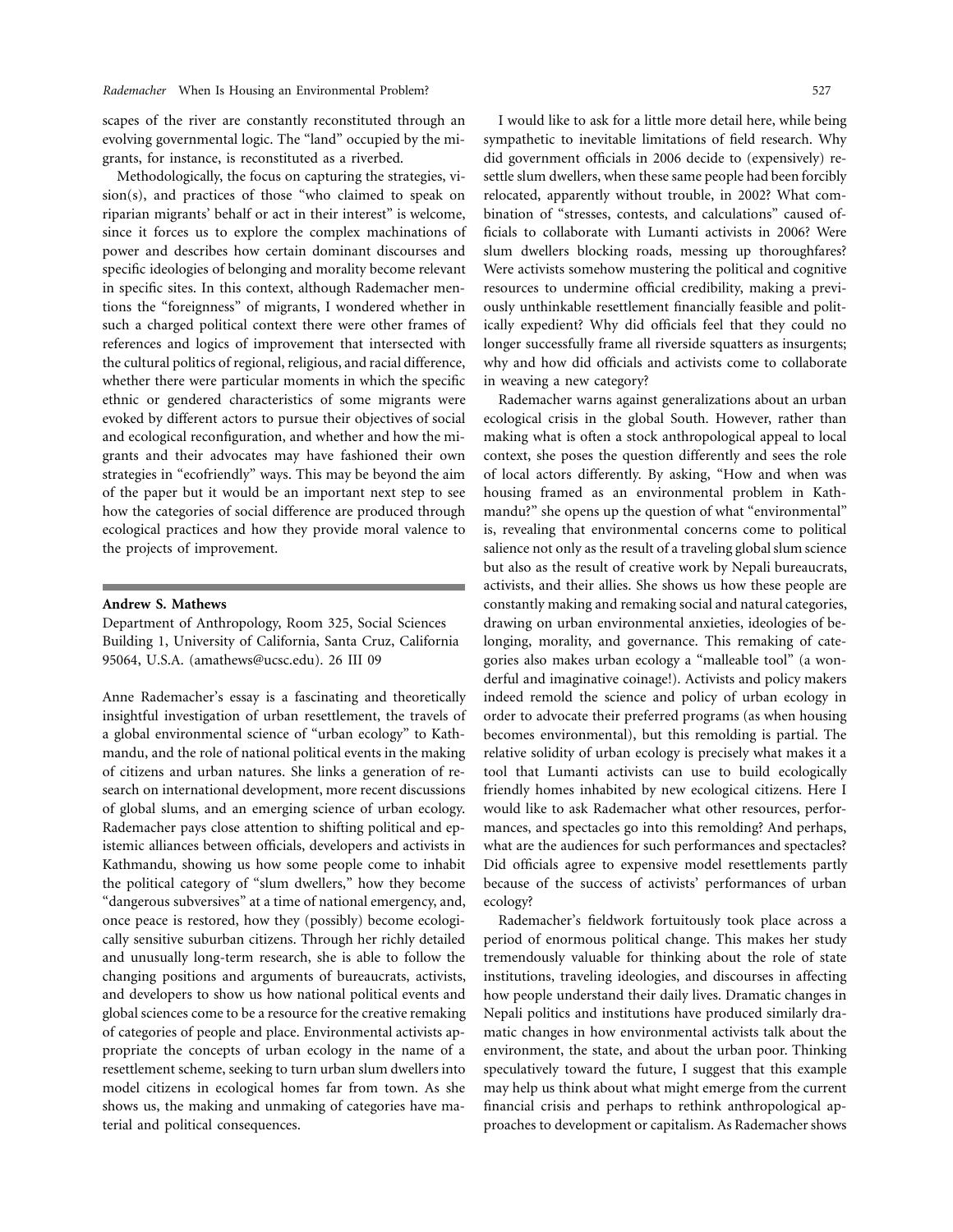us, people in Kathmandu are able, at least in a limited sense, to "push back," to remake official slum clearance projects and official urban ecology into new projects of producing model ecological (sub)urban citizens. So too, the project of neoliberal rule is likely to be radically reconfigured, perhaps revealing that it was never as seamlessly internalized and hegemonic as it appeared to be, perhaps that its apparent seamlessness was always underpinned by possible violence and civilized pretense. The current financial crisis is likely to cause a wholesale reconfiguration of state institutions, regulations, and forms of world making but also to provide opportunities for weaving new categories of people, place, and nature.

## Reply

I am grateful to the commentators and anonymous reviewers for their thoughtful engagement with this article. My response here is necessarily brief and selective, and cannot convey the full range of productive insights that the commentators have brought to the work.

In this article, I analyze an official sphere of engagement with urban ecology that is at once anchored to the urban reaches of the Bagmati and Bishnumati rivers in Kathmandu and connected to languages and logics of power that we might conceptualize as local, regional, and global. I am primarily interested in understanding official ecology-in-practice as a repertoire of modern, developmentalist techniques for establishing who was, and who was not, "in place," according to a national, and sometimes transnational, order of things. It is worth noting here that ecology, which as a science is fundamentally concerned with complexity and diversity, was used in official practice to collapse social difference, generate social categories, and fix unruly, fluid boundaries between rural and urban in a time of political contingency. My approach to urban ecology sheds light on the processes through which specific development interventions aimed at urban environmental "improvement" are fashioned and operationalized, while highlighting the ways that urban nature is itself designated and constructed.

By focusing on the specific actors who inhabit the official sphere of development and environmental policymaking, I give ethnographic contours to the making and remaking of official urban ecological knowledge. These contours demonstrate how new categories of degraded river and migrant were mutually produced and then effaced as *sukumbāsī* were dissolved into an undifferentiated category of insurgents. They allow us to trace tendrils of what became, in a context of dramatic political reorganization, the simultaneous possibility of a restored river and urban migrant formality.

With an ethnographic focus on the official sphere of knowledge production, we are better poised to understand the process through which a new category, that of the ecologically noble migrant, could emerge from a legacy of discourses in which migrants were synonymous with disorder and degradation. Thus the approach, and the material, are intended to raise questions about the reproduction of official categories of marginality, and the interplay between official urban ecological logics and territorial power.

As reviewers have noted, this approach highlights certain aspects of a fuller study of Kathmandu's urban ecology and necessarily backgrounds others. Recognizing the importance of that which cannot be captured in this analysis, I must reference the larger project from which the data presented here are drawn, a project in which I present and consider a fuller range of encounters, issues, and social practices.

Here, I have chosen to focus on the particular set of actors who take part in development and environmental policymaking through what Appadurai (2002, 22) has called "the politics of engagement." This sphere is worthy of investigation, for as Appadurai argues, in its contemporary form it often affords interactions between traditionally opposed groups, and "produces poor communities able to engage in partnerships with more powerful agencies" (Appadurai 2002, 25). While the direct voices of migrants are certainly missing from this sphere, their mediated voices are most certainly present and amplified, in this case, by the housing activist NGO Lumanti. In fact, it is worth noting that Lumanti is part of the horizontal model of global activism that Appadurai (2002) describes in his own work, through its involvement with Slum Dwellers International and regional housing advocate networks.

The mediated presence, and direct absence, of migrant voices from the official institutional life of slum ecology can be fully understood only by attending to the complex relationships through which advocacy itself takes place in the city's and, indeed, the region's housing sector. These relationships are extremely important, and although they are not the focus of this article, exploring them would go far toward addressing Finnis's very useful question, "When does housing become an environmental issue . . . for rural-to-urban migrants?"

I would like to underline, as Alley does, that it is precisely a housing advocacy NGO—and not an assemblage of migrants per se—that satisfies engagement with "the local" in this official sphere, with potential consequences that have been well documented in the vast and rich literature on "community" and "locality" in development (e.g., Brosius, Tsing, and Zerner 1998; Peters 1996), including in Nepal (e.g., Forbes 1999). However, encounters between nongovernmental advocates/activists, Nepali bureaucrats, and international development officials are also extremely important, as it is within this sphere of engagement that official logics and practices of slum ecology are forged and reproduced.

By focusing my analysis in this way, I anchor the present work to a legacy of studies of institutional knowledge production (Pierce 1995; Dove 1999; Kaufman 1997; Rademacher and Patel 2002), and echo their concern about the relative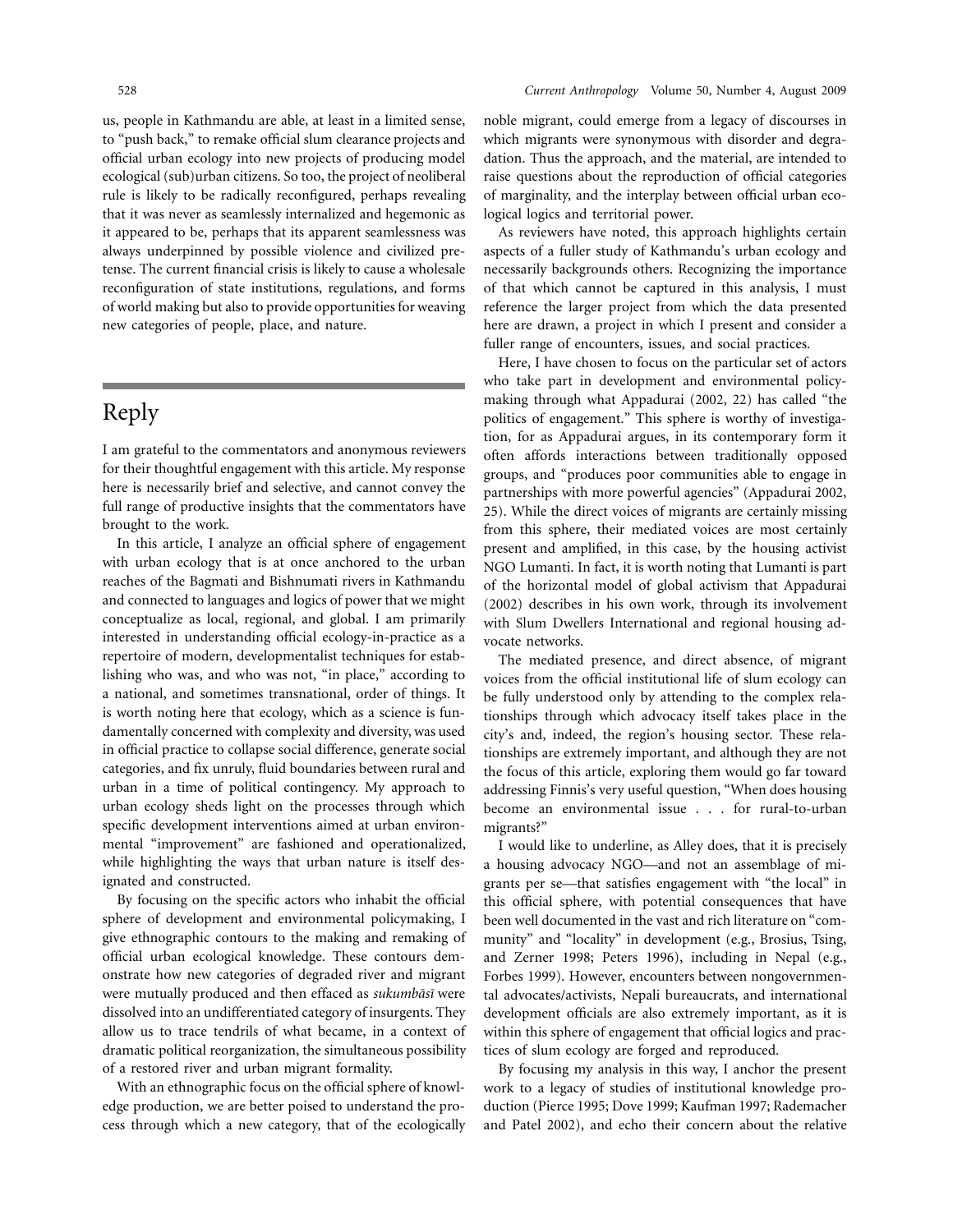lack of ethnographic attention to central institutions and nodes of power (Dove 1999, 225).

Guneratne's question about caste diversity among migrants helps me to further explicate the dynamics of official urban ecology knowledge production. Throughout the period addressed in this article, official ecology-in-practice presupposed a single, homogenous category, sukumbāsī. This category automatically collapsed considerable differences, including the presence of a full range of caste groups and dozens of ethnic groups among the riparian migrant population. Action research studies highlighted this tremendous diversity, beginning with Tanaka's groundbreaking (1996) sukumbāsī demographic profile, referenced in the article. However, the official sphere required a category that would signify all informal housing practices and mark them as singular, regardless of the caste, class, or ethnic identities contained therein. It is indeed the case, as Guneratne hypothesizes, that in this sense the "modern ideology of urban renewal and environmentalism" can and did supplant long-standing cultural norms regarding status and appropriate territoriality along the riverscape.

Caste, class, and regional differences among riparian sukumbāsī gained new relevance to the state in the period of emergency, when state agents feared that settlements could harbor Maoist insurgents. Yet the category that captured all settlers and settlements prevented selective state intervention in those sukumbāsī communities thought to pose a specific and demonstrable political risk. One consequence, described in the article, was that all migrant communities were subject to automatic state suspicion, and some to direct violence. This demonstrates quite precisely the material implications of official ecology-in-practice and its power to collapse social difference.

Guneratne's important insight leads me to emphasize a central objective of my analytical approach. I aim to extend our study of modern ideologies of urban renewal so that we address directly their attendant ideas of moral social order. This follows Robin Grove-White's (1993) claim that environmentalism represents a "new moral discourse" for modern, technological society, but it will apply her observation to a specific geographic, cultural, and political context.

Historically, questions about Himalayan moral order and space have been addressed through the study of sacred landscape. This has produced clear analytical connections between historical urban forms and contemporary political power and spatial meaning. In this article, I notice the importance of developmentalist logics of morality, those concepts of the good and proper society that emerge and travel over global circuits as ideas and practices of modernity. I link developmentalist moralities directly with ideas of nature, aspirations for environmental change, and the politics of urban ecological knowledge. Whelpton (2005, 173) and others have argued convincingly that in the second half of the twentieth century, developmentalism in Nepal "took on something of the status of an established religion," assuming the force of a moral discourse and promising the longed-for bridge to modernity so important for understanding urban life in contemporary Kathmandu.

As this article shows, attending to official practices of urban ecological knowledge production—that is, engaging the very categories through which environmental order and disorder are defined and assessed—raises critical questions of urban ecology that Ferguson (1999) first famously asked of modernity: What social expectations accompany urban environmental interventions? What kinds of polities do powerful actors imagine and intend when they advocate for particular ecological practices, policies, and outcomes? How do those expectations shape the range of responses that are considered reasonable, acceptable, and moral, and how do those expectations provide the building blocks for specific metrics of environmental failure and success?

It is my intention here to contribute to our ethnographic understanding of social difference as it is produced and reproduced through official practices of urban ecology. I contend that it is only in sharpening our attention to, and understanding of, critical categories such as sukumbāsī, degradation, and restoration in official spheres that we can appreciate the material and political consequences of urban environmental interventions. To conclude, I return to Taylor and Buttel's (1992) point, that experiences of—and, following Guneratne, responses to—environmental crisis rarely conform to global or regional logics. If we are to move forward from this critical observation, then understanding ecology as it is forged and practiced in local centers of power presents a central challenge to urban anthropology in the twenty-first century.

—Anne Rademacher

## References Cited

- Agrawal, Arun. 2005. Environmentality: technologies of government and the making of subjects. Durham, NC: Duke University Press.
- Alberti, M., J. M. Marzluff, E. Shulenberger, G. Bradley, C. Ryan, and C. Zumbrunnen. 2003. Integrating humans into ecology: opportunities and challenges for studying urban ecosystems. BioScience 53:1169–1170.
- Alley, Kelly D. 2002. On the banks of the Ganga: when wastewater meets a sacred river. Ann Arbor: University of Michigan Press. [KDA]
- AlSayyad, Nezar. 2004. Urban informality as a "new" way of life. *In* Urban informality: transnational perspectives from the Middle East, Latin America, and South Asia. Ananya Roy and Nezar AlSayyad, eds. Pp. 7–32. New York: Lexington.
- Amin, Ash, and Nigel Thrift. 2002. Cities: reimagining the urban. Cambridge: Polity.
- Appadurai, A. 2001. Deep democracy: urban governmentality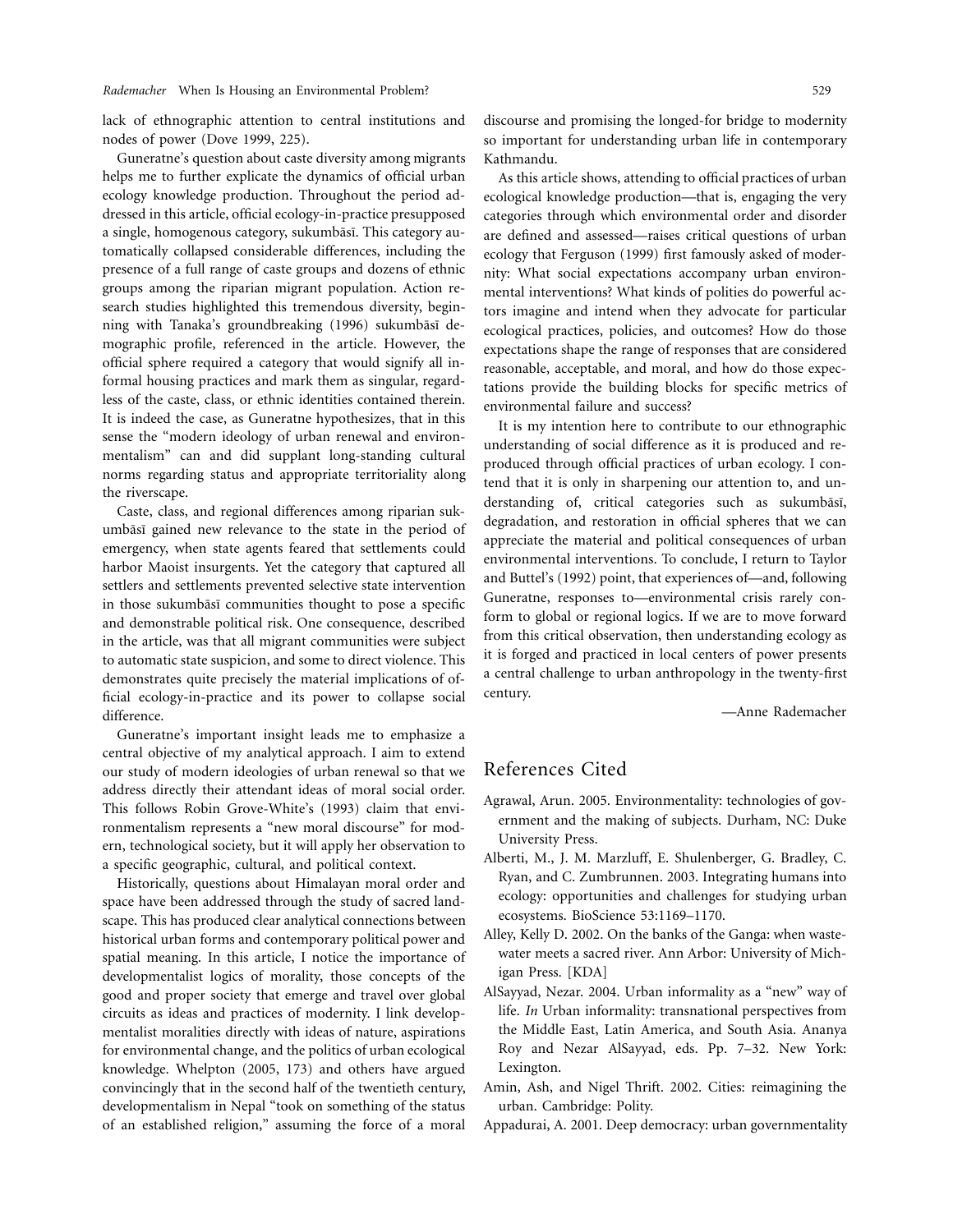and the horizon of politics. Environment and Urbanization 13:23–43.

- ———. 2002. Deep democracy: urban governmentality and the horizon of politics. Public Culture 14:21–47.
- Bajracharya, S., and L. Manandhar. 1997. World Habitat Day: a report on the celebration of World Habitat Day. Lalitpur, Nepal: Lumanti Support Group for Shelter.
- Baviskar, A. 1995. In the belly of the river: tribal conflicts over development in the Narmada Valley. New Delhi: Oxford.
- -. 2003. Between violence and desire: space, power, and identity in the making of metropolitan Delhi. International Social Science Journal 55:89–98.
- Blaikie, Piers, and Howard Brookfield. 1987. Land degradation and society. London: Methuen.
- Braun, Bruce. 2005. Writing a more-than-human urban geography. Progress in Human Geography 29:635–650. [SG]
- Brosius, J. P. 1999. Comments on Escobar's "After nature: steps to an antiessentialist political ecology." Current Anthropology 40:16–17.
- Brosius, J. P., and D. Russell. 2003. Conservation from above: an anthropological perspective on transboundary protected areas and ecoregional planning. Journal of Sustainable Forestry 17:39–65.
- Brosius, J. Peter, Anna Lowenhaupt Tsing, and Charles Zerner. 1998. Representing communities: histories and politics of community-based natural resource management. Society and Natural Resources 11:157–168.
- Brosius, J. Peter, Anna Lowenhaupt Tsing, and Charles Zerner, eds. 2005. Communities and conservation: histories and politics of community-based natural resource management. Landham, MD: AltaMira. [KDA]
- Bryant, R. L. 1992. Political ecology: an emerging research agenda in third world studies. Political Geography 11(1): 12–36.
- Bryant, R. L., and S. Bailey. 1997. Third world political ecology. London: Routledge.
- Caldeira, T. 2001. City of walls: crime, segregation, and citizenship in São Paulo. Berkeley: University of California Press.
- Castree, Noel, and Bruce Braun, eds. 2001. Social nature: theory, practice, politics. Oxford: Blackwell. [SG]
- Chakrabarty, D. 2002. Of garbage, modernity, and the citizen's gaze in habitations of modernity. Essays in the wake of subaltern studies. D. Chakrabarty, ed. Pp. 65–79. Chicago: University of Chicago Press.
- Chatterjee, P. 2004. The politics of the governed: reflections on popular politics in most of the world. New York: Columbia University Press.
- Collins, J.P., A. Kinzig, N. B. Grimm, W. F. Fagan, D. Hope, J. Wu, and E. T. Borer. 2000. A new urban ecology: modeling human communities as integral parts of ecosystems poses special problems for the development and testing of ecological theory. American Scientist 88:416–420.
- Creswell, Tim. 2005. Moral geographies. *In* Cultural geog-

raphy: a critical dictionary of key ideas. D. Sibley, P. Jackson, D. Atkinson, N. Washbourne, eds. Pp. 128–134. London: Tauris.

- Crush, Jonathan, ed. 1995. Power of development. New York: Routledge.
- Das, P. K. 2003. Slums: The continuing struggle for housing. *In* Bombay and Mumbai: the city in transition. S. Patel and J. Masselos, eds. Pp. 207–234. New Delhi: Oxford University Press.
- Dávila, A. 2004. Barrio dreams: Puerto Ricans, Latinos, and the neoliberal city. Berkeley: University of California Press.
- Davis, D. 2000. The consumer revolution in urban China. Berkeley: University of California Press.
- Davis, Mike. 2006. Planet of slums. New York: Verso.
- Dawson, Ashley, and Brent Edwards. 2004. Introduction: cities of the South. Social Text 81:4.
- Demeritt, D. 1994. The nature of metaphors in cultural geography and environmental history. Progress in Human Geography 18:163.
- Douglas, Mary. 1966. Purity and danger: an analysis of concepts of pollution and taboo. London: Routledge and K. Paul.
- Dove, Michael R. 1999. Writing for, vs. about, the ethnographic other: issues of engagement and reflexivity in working with a tribal NGO in Indonesia. Identities 6:225–253.
- Dupont, Véronique. 2008. Slum demolitions in Delhi since the 1990s: an appraisal. Economic and Political Weekly 43(28 July):79–87. [KDA]
- Emmel, N. D., and J. G. Soussan. 2001. Interpreting environmental degradation and development in the slums of Mumbai, India. Land Degradation and Development 12: 277–283.
- Escobar, Arturo. 1994. Encountering development. Princeton, NJ: Princeton University Press.
- -. 1996. Constructing nature: elements for a poststructuralist political ecology. *In* Liberation ecologies: environment, development, social movements. Richard Peet and Michael Watts, eds. Pp. 46–68. London: Routledge.
- ———. 1998. Whose knowledge, whose nature? biodiversity, conservation, and the political ecology of social movements. Journal of Political Ecology 4:53–82.
- -. 1999. After nature: steps to an antiessentialist political ecology. Current Anthropology 40:1–30. [EF]
- Evans, Peter, ed. 2002. Livable cities? urban struggles for livelihood and sustainability. Berkeley: University of California Press.
- Fairhead, J., and M. Leach. 1996. Misreading the African landscape: society and ecology in forest-savanna mosaic. Cambridge: Cambridge University Press.
- Ferguson, James. 1994. The anti-politics machine: development, depoliticization, and bureaucratic power in Lesotho. Minneapolis: University of Minnesota Press.
- Ferguson, James. 1999. Expectations of modernity: myths and meanings of urban life on the Zambian Copperbelt. Berkeley: University of California Press.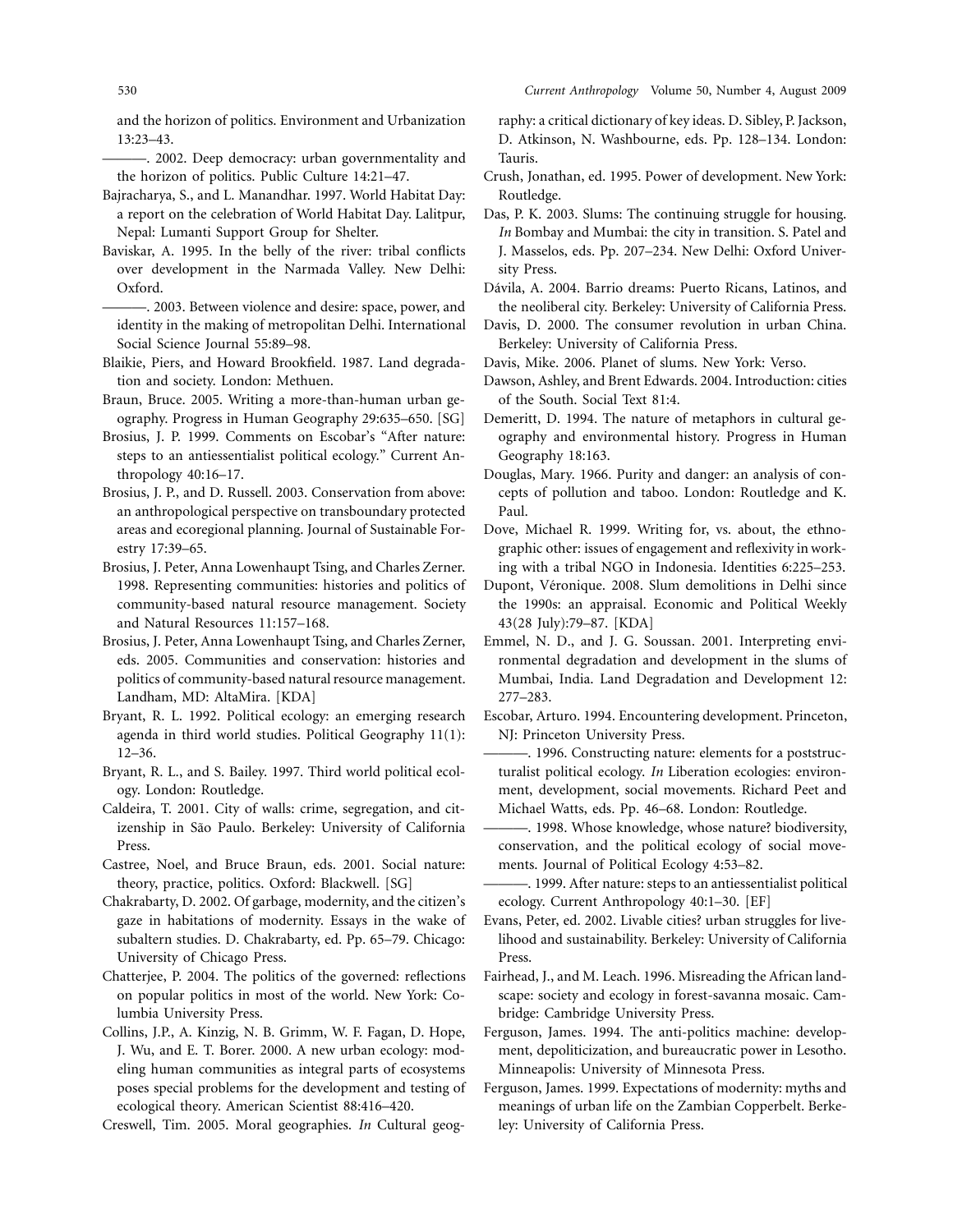*Rademacher* When Is Housing an Environmental Problem? 531

- Fisher, D. R., and Freudenburg, W. R. 2001. Ecological modernization and its critics: assessing the past and looking toward the future. Society and Natural Resources 14: 701–709.
- Forbes, Ann Armbrecht. 1999. The importance of being local: villagers, NGOs, and the World Bank in the Arun Valley, Nepal. Identities 6:319–344.
- Gandy, Matthew. 2006*a*. Urban nature and the ecological imaginary. *In* The nature of cities: urban political ecology and the politics of urban metabolism. Nik Heynen, Maria Kaika, and Erik Swyngedouw, eds. Pp. 63–74. London: Routledge. [SG]
- ———. 2006*b*. Zones of indistinction: bio-political contestations in the urban arena. Cultural Geographies 13: 497–516.
- Greenough, Paul. 2003. Pathogens, pugmarks, and political emergency: the 1970s South Asian debate on nature. *In* Nature in the global South: environmental projects in South and Southeast Asia. Paul Greenough and Anna Tsing, eds. Pp. 201–230. Durham, NC: Duke University Press.
- Greenough, Paul, and Anna Tsing, eds. 2003. Nature in the global South: environmental projects in south and southeast Asia. Durham, NC: Duke University Press.
- Gregory, S. 1998. Black Corona: race and the politics of place in an urban community. Princeton, NJ: Princeton University Press.
- Grimm, N.B., L. J. Baker, and D. Hope. 2003. An ecosystem approach to understanding cities: familiar foundations and uncharted frontiers. *In* Understanding urban ecosystems: a new frontier for science and education. A. R. Berkowitz, C. H. Nilon, and K. S. Hollweg, eds. Pp. 95–114. New York: Springer.
- Grove, Richard. 1989. Green imperialism: colonial expansion, tropical island Edens and the origins of environmentalism 1600–1860. Cambridge: Cambridge University Press.
- Grove-White, Robin. 1993. Environmentalism: a new moral discourse for technological society? *In* Environmentalism: the view from anthropology. Kay Milton, ed. Pp. 18–30. New York: Routledge.
- Gutschow, Neils. 1985. Heritage of the Kathmandu Valley: proceedings of an international conference. Saint Augustine: VGH.
- Gutschow, Neils, Axel Michaels, Charles Ramble, and Ernst Steinkellner, eds. 2003. Sacred landscape of the Himalayas: proceedings of an international conference at Heidelberg, May 25–27, 1998. Vienna: Austrian Academy of Sciences Press.
- Hada, Jun. 2001. Housing and squatter settlements. *In* City diagnostic report for city development strategy. Pp. 135–190. Kathmandu: Kathmandu Metropolitan City/ World Bank.
- Hall, Peter. 1988. Cities of tomorrow: an intellectual history of urban planning and design in the twentieth century. Cambridge: Blackwell.
- Hannerz, Ulf, 1980. Exploring the city: inquiries towards an

urban anthropology. New York: Columbia University Press. [AG]

- Hansen, T. B. 2001. Wages of violence: naming and identity in postcolonial Bombay. Princeton, NJ: Princeton University Press.
- Haraway, D. J. 1989. Primate visions: Gender, race, and nature in the world of modern science. New York: Routledge.
- ———. 1991. Simians, cyborgs, and women: the reinvention of nature. New York: Routledge.
- 1997. Modest Witness@Second Millennium. FemaleMan meets OncoMouse: feminism and technoscience. New York: Routledge.
- Hardoy, J. E. and D. Satterthwaite. 1989. Squatter citizen: life in the urban third world. London: Earthscan.
- Hayden, D. 1995. The power of place: urban landscapes and public history. Boston: MIT Press.
- Herzfeld, Michael. 2006. Spatial cleansing: monumental vacuity and the idea of the West. Journal of Material Culture 11:127–149.
- HMG/ADB (His Majesty's Government of Nepal/Asian Development Bank). 1991. Environmental policy assessment. Kathmandu urban development plans and programs: concept plan for the Bishnumati Corridor. Kathmandu: Halcrow Fox.
- Holston, J., and A. Appadurai. 1999. Cities and citizenship. Durham, NC: Duke University Press.
- Ingold, Tim, 1993. Globes and spheres: the topology of environmentalism. *In* Environmentalism: the view from anthropology. Kay Milton, ed. Pp. 29–40. London and New York: Routledge. [AG]
- Joyce, P. 2003. The rule of freedom: liberalism and the modern city. New York: Verso.
- Kaika, M. 2005. City of flows: nature, modernity, and the city. Routledge: New York. [SG]
- Kaufman, G. 1997. Watching the developers: a partial ethnography. *In* Discourses of development: anthropological perspectives. R. D. Grillo and R. D. Stirrat, eds. Pp. 107–131. Oxford: Berg.
- Kumar, Bal. 1998. Trends, patterns, and implications of ruralto-urban migration in Nepal. Kathmandu. Kirtipur: Central Department of Population Studies, Tribhuvan University.
- Latour, B. 1993. We have never been modern. Catherine Porter, translator. Cambridge: Harvard University Press.
- -. 1999. Pandora's hope: essays on the reality of science studies. Cambridge: Harvard University Press.
- Levy, Robert. 1990. Mesocosm: Hinduism and the organization of a traditional Newar City in Nepal. Berkeley: University of California Press.
- Liechty, Mark. 2003. Suitably modern: making middle class culture in a new consumer society. Princeton, NJ: Princeton University Press.
- Low, Setha, ed. 1999. Theorizing the city: the new urban anthropology reader. New Brunswick, NJ: Rutgers University Press.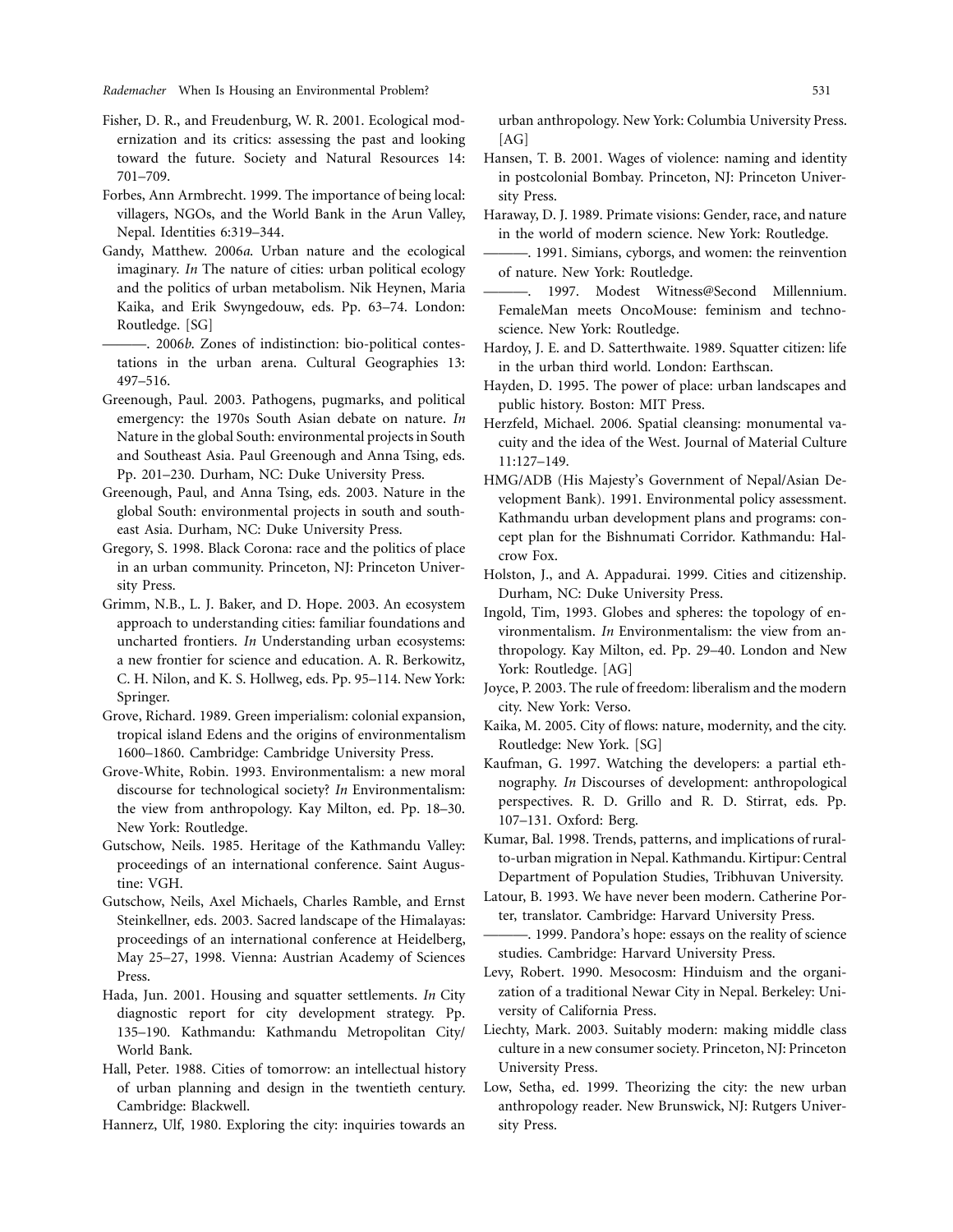———. 2003. Behind the gates: life, security, and the pursuit of happiness in Fortress America. New York: Routledge.

- Lumanti Support Group for Shelter. 2006. New beginnings: housing the urban poor: a case study of the Kirtipur Housing Project. Kathmandu: Lumanti.
- Main, H. and S. W. Williams, eds. 1994. Environment and housing in third world cities. Chichester, Wiley.
- Mankekar, P. 1999. Screening culture, viewing politics: an ethnography of television, womanhood, and nation in postcolonial India. Durham, NC: Duke University Press.
- Marcus, George. 1995. Ethnography in/of the world system: the emergence of multi-sited ethnography. *In* Ethnography through thick and thin. George Marcus, ed. Pp. 79–104. Princeton, NJ: Princeton University Press.
- Mazzarella, W. 2003. Shoveling smoke: advertising and globalization in contemporary India. Durham, NC: Duke University Press.
- McKinney, M. L. 2002. Urbanization, biodiversity, and conservation. BioScience 52:883–890.
- Moffat, T., and E. Finnis. 2005. Considering social and material resources: the political ecology of a peri-urban squatter community in Nepal. Habitat International 29:453–468.
- Mosse, D. 2003. The rule of water: statecraft, ecology, and collective action in South India. New Delhi: Oxford University Press.
- Nandy, Ashis. 1998. Introduction: Indian popular cinema as the slum's eye view of politics. *In* The secret politics of our desires: innocence, culpability, and Indian popular cinema. Ashis Nandy, ed. Pp. 1–19. New Delhi: Oxford University Press.
- National Habitat Committee. 2001. Nepal National Report to Istanbul +5. Kathmandu: MHGN.
- O'Dougherty, M. 2002. Consumption intensified: the politics of middle class daily life in Brazil. Durham, NC: Duke University Press.
- Parlange, Mary. 1998. The city as ecosystem. BioScience 48: 581–582.
- Richard Peet and Michael Watts, eds. 1996. Liberation ecologies: environment, development, social movements. New York: Routledge.
- Pelling, Mark. 1999. The political ecology of flood hazard in urban Guyana. Geoforum 30:249–261.
- Peters, Pauline. 1996. Who's local here? the politics of participation in development. Cultural Survival Quarterly 20: 22–60.
- Pickett, Steward T. A. 1997. A conceptual framework for the study of human ecosystems in urban areas. Urban Ecosystems 1:185–192.
- Pickett, S.T.A. and M.L. Cadenasso. 2002. The ecosystem as a multidimensional concept: meaning, model, and metaphor. Ecosystems 5:1–10.
- Pickett, S. T. A., M. L. Cadenasso, J. M. Grove, C. H. Nilon, R. V. Pouyat, W. C. Zipperer, and R. Costanza. 2001. Urban ecological systems: linking terrestrial ecological, physical,

and socioeconomic components of metropolitan areas. Annual Review of Ecology and Systematics 32:127–157.

- Pierce, J. 1995. Reflections on fieldwork in a complex organization: lawyers, ethnographic authority, and lethal weapons. *In* Studying elites using qualitative methods. R. Herz and J. B. Imber, eds. Pp. 94–110. Newbury Park, CA: Sage.
- Post, Maarten. 2003. "Kathmandu's malignant urban tumor." *Nepali Times*, September 6–11, 161.
- Pradhan, Babulall. 2001. Ratna's Nepali-English dictionary. Kathmandu: Ratna Pustak Bhandar.
- Rademacher, Anne. 2008. Fluid city, solid state: urban environmental territory in a state of emergency. City and Society 20:105–129.
- Rademacher, A., and R. Patel. 2002. Retelling worlds of poverty: reflections on transforming participatory research for a global narrative. *In* Knowing poverty: critical reflections on participatory research and policy. Karen Brock and Rosemary McGee, eds. Pp. 166–188. London: Earthscan.
- Raffles, Hugh. 2002. In Amazonia. Princeton, NJ: Princeton University Press.
- Rana, Dhawal. 2003. "The great game." *Nepali Times*, May 16–22, 145.
- Rao, Vyjayanthi. 2006. Slum as theory: the South/Asian city and globalization. International Journal of Urban and Regional Research 30:225–232.
- Rebele, F. 1994. Urban ecology and special features of urban ecosystems. Global Ecology and Biogeography Letters 4: 173–187.
- *Science*. 2008. "Reimagining cities." Special issue. February 8, 319.
- Riles, Annelise. 2001. The network inside out. Ann Arbor: University of Michigan Press.
- Saberwal, V. K. 1999. Pastoral politics: shepherds, bureaucrats, and conservation in the Western Himalaya. Oxford: Oxford University Press.
- Scott, J. 1998. Seeing like a state: how certain schemes to improve the human condition have failed. New Haven, CT: Yale University Press.
- Sen, Amartya. 2002. Globalization and poverty. Public lecture, October 29, 2002, Santa Clara University Institute on Globalization, Santa Clara, CA.
- Sivaramakrishnan, K. 1999. Modern forests: statemaking and environmental change in colonial eastern India. Oxford: Oxford University Press.
- Slusser, Mary. 1982. Nepal mandala: a cultural study of the Kathmandu Valley. Princeton, NJ: Princeton University Press.
- Smart, A. 2001. Unruly places: urban governance and the persistence of illegality in Hong Kong's urban squatter areas. American Anthropologist 103:30–44.
- Smith, Neil. 1984. Uneven development: nature, capital, and the production of space. Oxford: Blackwell.
- Stanley International. 1994. Bagmati Basin water management strategy and investment plan: final report. HMG/MHHP,